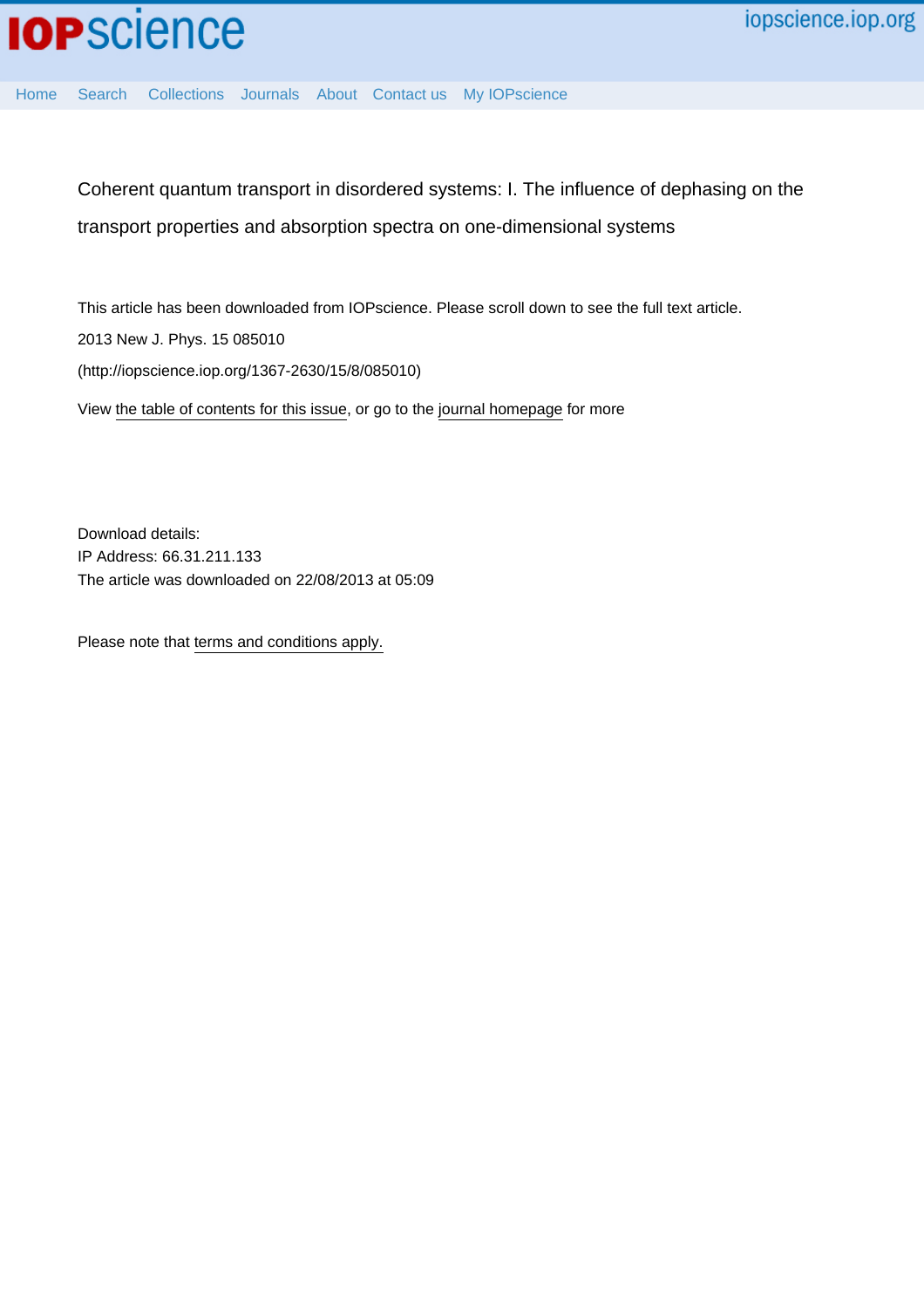# **New Journal of Physics** The open access journal for physic

## **Coherent quantum transport in disordered systems: I. The influence of dephasing on the transport properties and absorption spectra on one-dimensional systems**

### **Jeremy M Moix, Michael Khasin**<sup>1</sup> **and Jianshu Cao**<sup>2</sup>

Department of Chemistry, Massachusetts Institute of Technology, 77 Massachusetts Avenue, Cambridge, MA 02139, USA E-mail: [jianshu@mit.edu](mailto:jianshu@mit.edu)

*New Journal of Physics* **15** (2013) 085010 (21pp) Received 17 May 2013 Published 13 August 2013 Online at <http://www.njp.org/> doi:10.1088/1367-2630/15/8/085010

Abstract. Excitonic transport in static-disordered one dimensional systems is studied in the presence of thermal fluctuations that are described by the Haken–Strobl–Reineker model. For short times, non-diffusive behavior is observed that can be characterized as the free-particle dynamics on the lengthscale bounded by the Anderson localized system. Over longer time scales, the environment-induced dephasing is sufficient to overcome the Anderson localization caused by the disorder and allow for transport to occur which is always seen to be diffusive. In the limiting regimes of weak and strong dephasing quantum master equations are developed, and their respective scaling relations imply the existence of a maximum in the diffusion constant as a function of the dephasing rate that is confirmed numerically. In the weak dephasing regime, it is demonstrated that the diffusion constant is proportional to the square of the localization length which leads to a significant enhancement of the transport rate

Content from this work may be used under the terms of the [Creative Commons Attribution 3.0 licence.](http://creativecommons.org/licenses/by/3.0) ⊕  $\left($ cc Any further distribution of this work must maintain attribution to the author(s) and the title of the work, journal citation and DOI.

<sup>&</sup>lt;sup>1</sup> Current address: NASA Ames Research Center, Moffett Field, CA, USA.

<sup>2</sup> Author to whom any correspondence should be addressed.

*New Journal of Physics* **15** (2013) 085010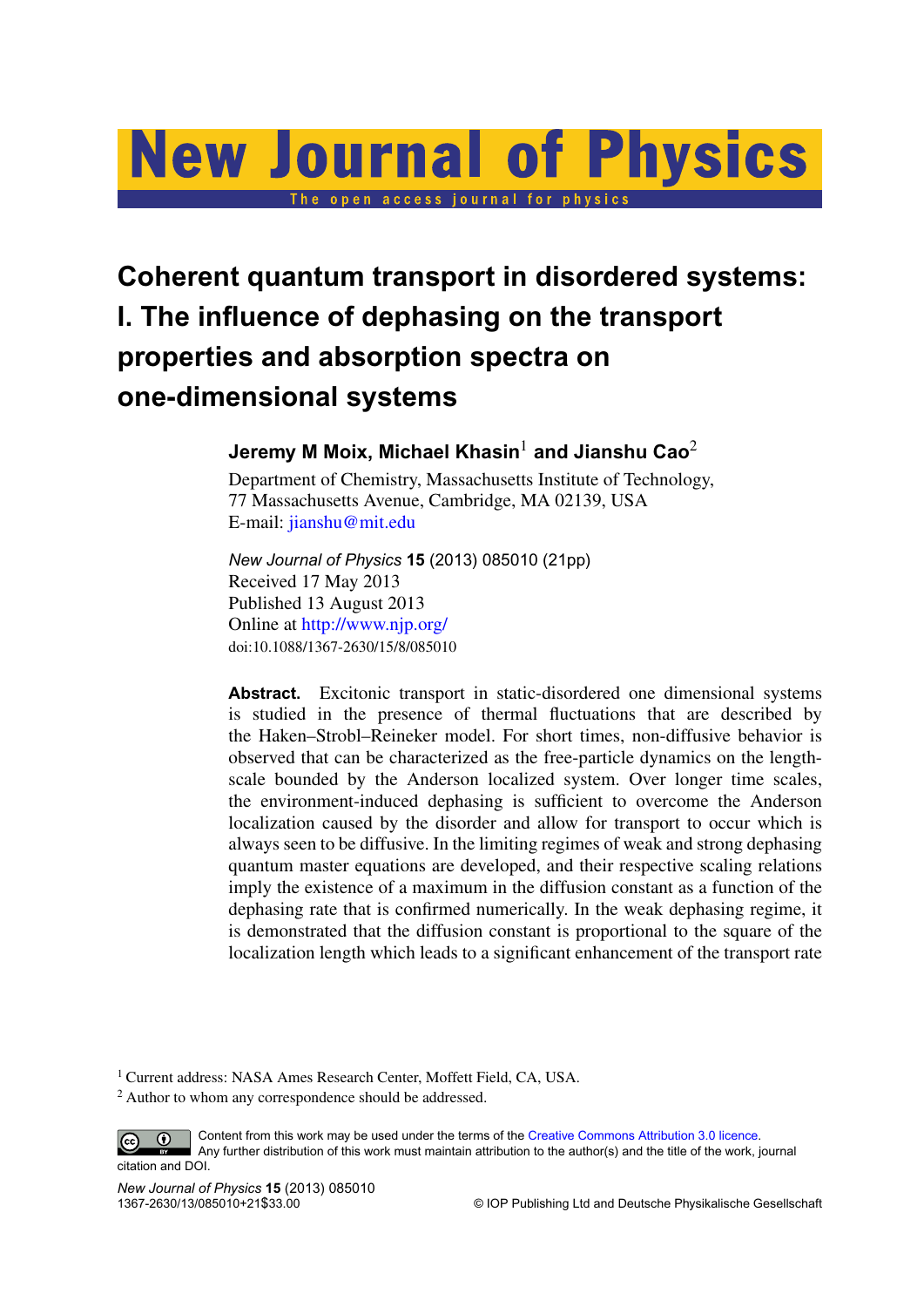over the classical prediction. Finally, the influence of noise and disorder on the absorption spectrum is presented and its relationship to the transport properties is discussed.

#### **Contents**

| 1. Introduction                                                                                               |                         |
|---------------------------------------------------------------------------------------------------------------|-------------------------|
| 2. Model systems and scaling analysis                                                                         | $\overline{\mathbf{4}}$ |
|                                                                                                               | 6                       |
|                                                                                                               | - 8                     |
|                                                                                                               | 8 <sup>8</sup>          |
| 3. Numerical results                                                                                          | 9                       |
|                                                                                                               | 9                       |
|                                                                                                               | 13                      |
| 3.3. Absorption spectra $\dots \dots \dots \dots \dots \dots \dots \dots \dots \dots \dots \dots \dots \dots$ | 16                      |
| 4. Applications                                                                                               | 17                      |
| <b>5. Conclusions</b>                                                                                         | 18                      |
| <b>Acknowledgments</b>                                                                                        |                         |
| <b>Appendix.</b> Absorption spectrum                                                                          | 19                      |
| <b>References</b>                                                                                             |                         |

#### **1. Introduction**

Understanding and controlling transport in condensed matter systems is a topic not only of fundamental scientific interest, but also with immediate technological implications. For example, energy transport is one of the key factors determining the efficiency of light harvesting systems, organic photovoltaics, conducting polymers and J-aggregate thin films [\[1–9\]](#page-20-0). Energy diffusion has also been shown to play a central role in the rate of vibrational relaxation in small molecules and DNA  $[10-13]$ . Despite this seeming diversity, the underlying physical description of these systems is surprisingly similar. In each case, the transport occurs across a disordered energy landscape that is modulated by thermal fluctuations from the surrounding environment. The relative importance of the strength of the disorder and the thermal fluctuations to the electronic coupling may however vary greatly from system to system. For example, energy transport in J-aggregates are generally characterized by relatively weak disorder and exciton–phonon coupling, while in natural light harvesting systems all of the relevant energy scales are of comparable magnitude [\[8,](#page-20-0) [14\]](#page-20-0). This subtle difference in the parameter regimes leads to markedly different physical behavior in these two systems.

In general the transport properties are relatively well-understood in the presence of either noise or disorder, but less is known when both are present simultaneously. For example, in the case of static, one- or two-dimensional systems, Anderson localization occurs for any finite amount of disorder leading to a complete lack of transport in the long-time limit [\[15–20\]](#page-20-0). In the alternative setting of a system subjected to noise but not disorder, the transport is also—at least qualitatively—understood. In particular, the Haken–Strobl–Reineker (HSR) model, which describes a quantum system coupled to a high temperature Markovian bath, is exactly solvable [\[21–25\]](#page-20-0). The transport qualitatively behaves like that of a classical Brownian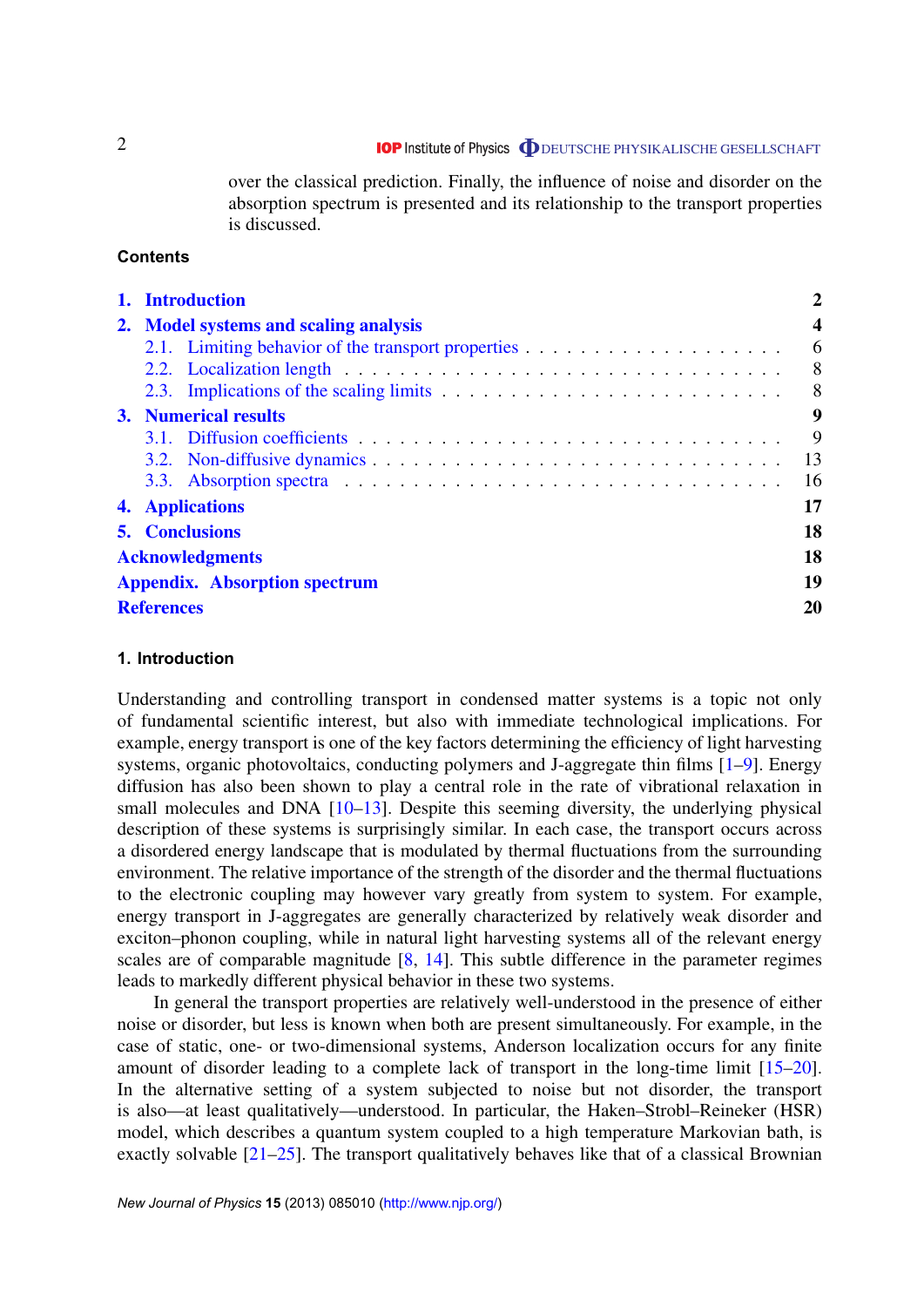process, with an initial period of ballistic expansion before transitioning to diffusive transport at long times.

The situation is more complicated when a disordered system is coupled to an environment. Thermal excitation from low-lying localized states into more extended higher energy states can be sufficient to overcome the Anderson localization and allow for transport to occur at long times [\[26\]](#page-20-0). In particular, Mott's theory of variable range hopping has been quite successful in describing the behavior of the low temperature conductivity of disordered systems [\[27\]](#page-20-0). More recently, Logan and Wolynes have analyzed the role of dephasing in topologically disordered systems and provided approximate scaling relations for the transport [\[28–30\]](#page-20-0). Their analysis and numerical results suggest that the diffusion coefficient should display a non-monotonic dependence on the system–bath coupling strength [\[31\]](#page-20-0). In a similar study, Žnidarič and Horvat [[32\]](#page-21-0) studied the non-equilibrium steady state in a disordered linear chain with dephasing. In their approach a current is induced by coupling the system to reservoirs with different chemical potentials at either end of the chain. In this model, the steady-state conductivity also displays a non-monotonic dependence on the dephasing rate. Alternatively, it has also been shown that an external driving force containing a few independent frequency components is equally sufficient to restore diffusive motion in the long-time limit to an otherwise localized system [\[33\]](#page-21-0). In summary, while any finite amount of disorder leads to a lack of diffusion in one or two-dimensional systems, adding a source of dephasing can be sufficient to allow for transport to occur by destroying the phase coherence responsible for Anderson localization.

Here, we carry out numerically exact calculations of infinite one-dimensional disordered systems over the entire regime of dephasing within the HSR model. In section [2.1](#page-6-0) quantum master equations are derived for the time evolution of the density matrix in the limiting regimes of weak and strong dephasing. These results allow for analytical estimates of the diffusion constant and provide an intuitive physical description of the underlying dynamics. For large dephasing, it is well known that any coherences created during the evolution are quickly destroyed and the diffusion proceeds by way of classical hopping between sites [\[34,](#page-21-0) [35\]](#page-21-0). In the opposite regime of weak dephasing, the exact eigenstates of the system are accurately approximated by those of the disordered system Hamiltonian, and coherent quantum transport proceeds via hopping through the eigenstates. This is the regime of phonon-assisted hopping discussed in the early studies of the conductivity of disordered solids [\[36\]](#page-21-0). These analytical arguments coupled with the exact numerical calculations lead to several interesting features in the exciton dynamics:

- The strong and weak dephasing master equations allow one to extract the respective scaling behavior of the transport properties which suggests the existence of a maximum in the diffusion coefficient as a function of the dephasing rate. This prediction is confirmed numerically in section [3.](#page-9-0) It should be mentioned that similar scaling studies have been carried out in the context of noise-assisted transport in excitonic systems [\[37,](#page-21-0) [38\]](#page-21-0). There, however, the focus is mostly on the optimal energy transfer time in finite systems, and the results are largely consistent with a purely classical analysis [\[39\]](#page-21-0). In the present case there is a genuine and unambiguous quantum aspect to the transport.
- In the weak dephasing regime, it is demonstrated that the diffusion constant is proportional to the Anderson localization length of the disordered system Hamiltonian. This implies that for systems weakly coupled to the environment, the coherent nature of the transport leads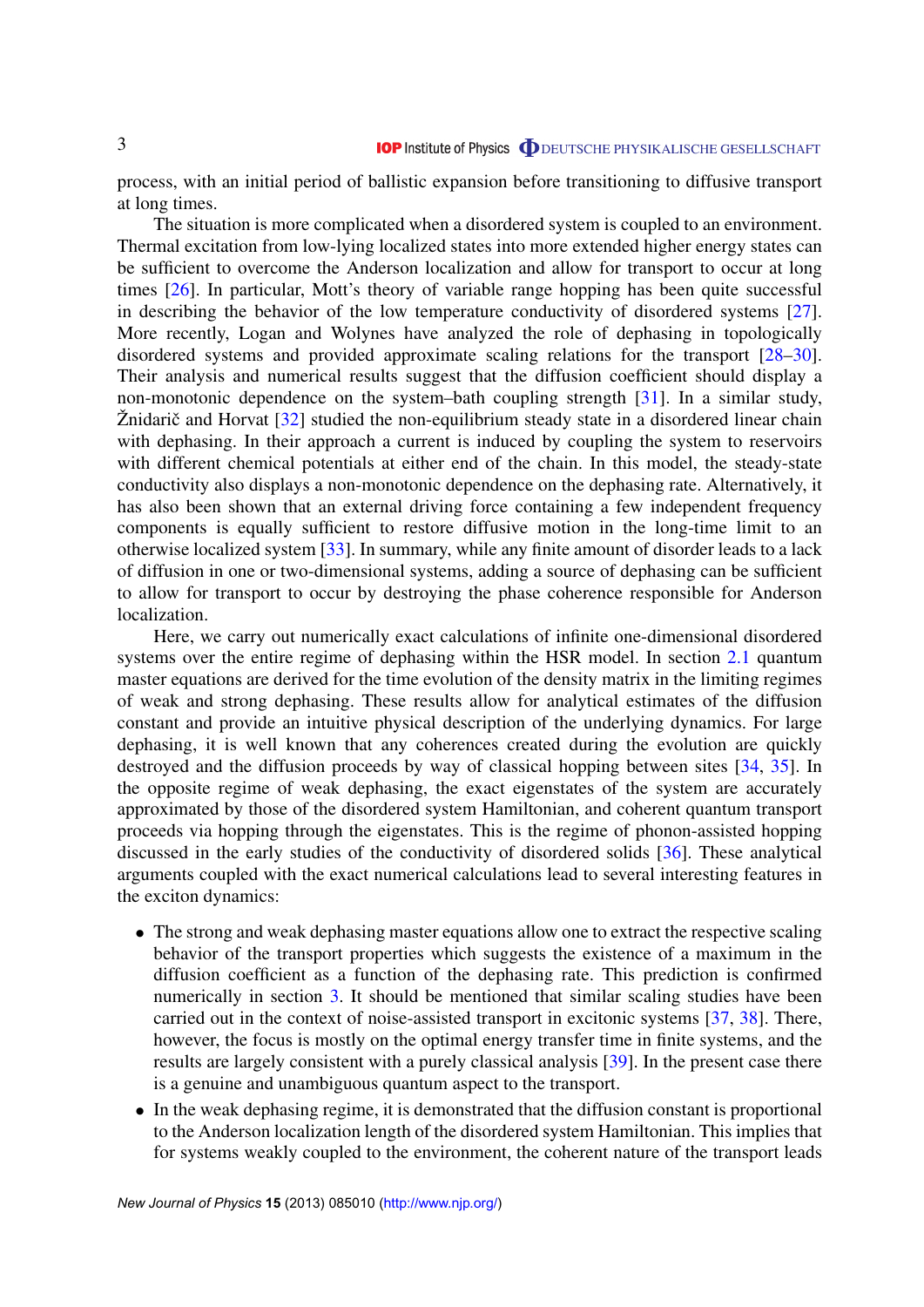<span id="page-4-0"></span>to a diffusion constant that is enhanced by a factor of the localization length as compared to the classical prediction.

- The third primary result of this work is related to the initial, non-diffusive nature of the transport. Over a timescale on the order of the inverse dephasing rate the dynamics are ballistic until the Anderson localization length of the system is reached [\[40\]](#page-21-0). The corresponding population probability distribution during this period is exponential reflecting the exponential localization of all wavefunctions. At longer times, the influence of the dephasing becomes more important leading to diffusive motion with a characteristic Gaussian probability distribution. As a result, the MSD can be described as a combination of the short-time ballistic transport in the localized system and the long-time diffusive transport.
- Finally we present results on the influence of disorder and dephasing on the absorption spectra. For many materials, such as photovoltaics, the organic semiconductor must possess not only favorable energy transport characteristics, but also a broad absorption spectrum in order to capture as much solar energy as possible. It is demonstrated that while reducing the disorder leads to enhanced transport, it also leads to a narrower absorption line shape which is not optimal in this case. Therefore, we present a detailed study of the effects of dephasing and disorder on the absorption lineshape.

The paper is concluded in section [4](#page-17-0) where the practical implications of these findings are discussed. For systems such as conducting polymers where the transport properties are the key factor governing the device performance, then one should primarily seek to reduce the amount of static disorder present in the sample. Recent experimental results on the conductivity of conducting polymers and light harvesting systems are discussed in this context.

#### **2. Model systems and scaling analysis**

The HSR model describes quantum transport in the presence of a classical Markovian environment  $[21]$ . At equilibrium all sites are equally populated, and as such, the results presented here are strictly valid only in the high temperature limit. Nevertheless, the model is capable of capturing many of the essential physical features of real systems.

In the wavefunction description of the HSR model, the thermal environment is modeled as a white noise term that modulates the site energies of the system Hamiltonian which is described by the stochastic Schrödinger equation

$$
i\frac{d}{dt}|\psi\rangle = H_s|\psi\rangle + \sum_{n}^{N} F_n(t)V_n|\psi\rangle, \qquad (1)
$$

where  $V_n = |n\rangle \langle n|$  characterizes the system–bath coupling in the local basis, and the sum extends over all  $N \to \infty$  sites of the system. The time-dependent factors,  $F_n(t)$ , are zeromean Gaussian stochastic (Wiener) processes with  $\langle F_n(t) \rangle = 0$ , and the autocorrelation,  $\langle F_n(t) F_m(t') \rangle = \Gamma \delta_{nm} \delta(t-t')$ . In this context, the dephasing rate,  $\Gamma$ , determines the magnitude of the fluctuations. In order to recover the exact time evolution, the wavefunctions must be ensemble averaged over realizations of the noise. Due to the classical nature of the bath, the forward and backward transition rates between any two states are equal in the HSR model, regardless of their energy difference. That is, detailed balance holds only in the infinite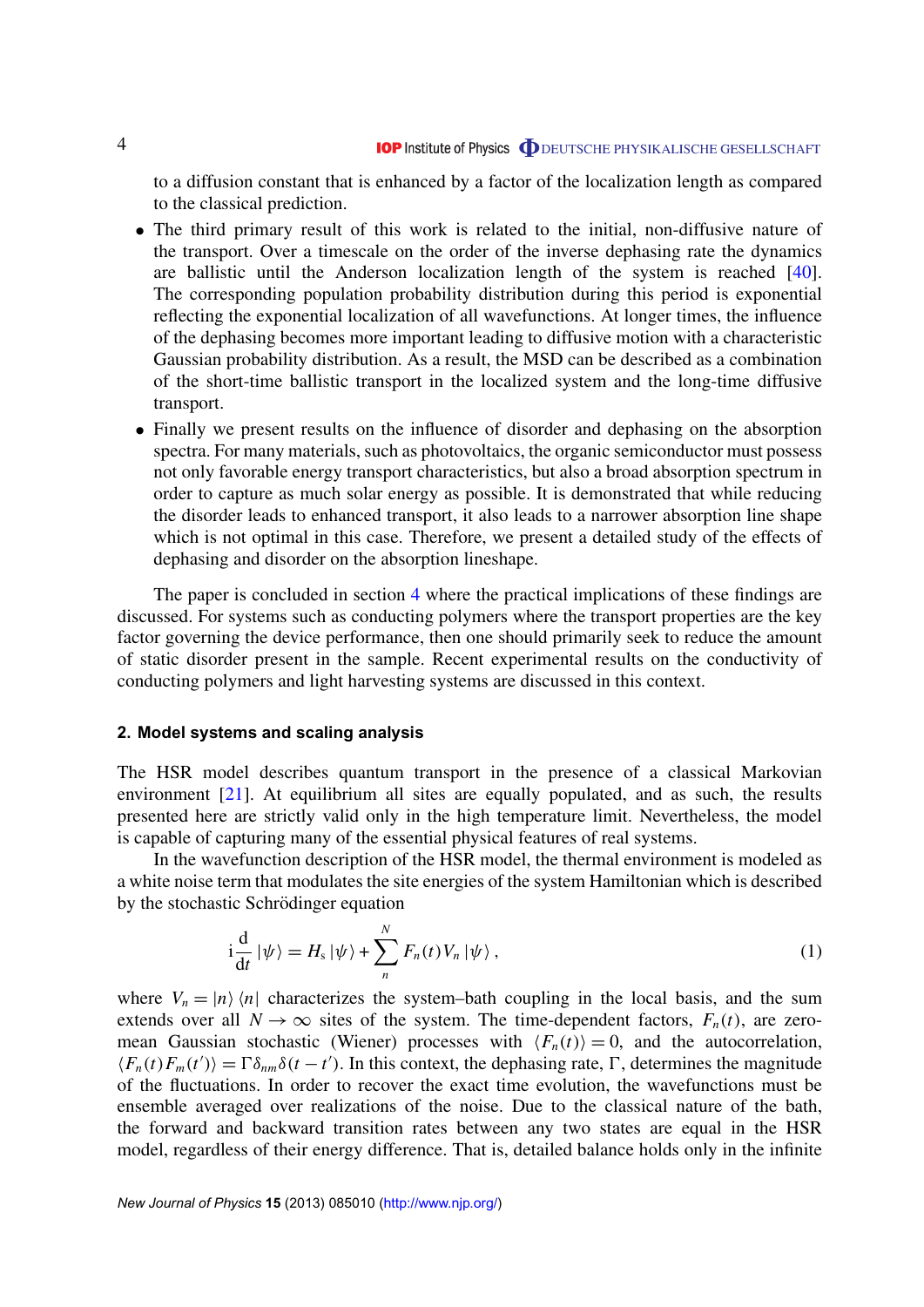<span id="page-5-0"></span>temperature limit. Consequently, the results presented below are valid provided that the thermal energy is much larger than the bandwidth of the system.

Alternatively, due to the simple noise characteristics of the bath the averaging over the environmental fluctuations may be performed analytically. This procedure leads to an equivalent deterministic equation of motion for the density matrix,

$$
\dot{\rho}(t) = -i[H_s, \rho] - \frac{\Gamma}{2} \sum_{n} [V_n, [V_n, \rho]]. \tag{2}
$$

From a numerical standpoint, the density matrix approach is more efficient for small systems, while the stochastic implementation becomes essential for larger systems.

The bare system is characterized by a one-dimensional tight-binding, Anderson Hamiltonian

$$
H_{\rm s} = \sum_{n} \epsilon_n \left| n \right. \rangle \langle n| + J \left| n \right. \rangle \langle n + 1| + \text{h.c.}, \tag{3}
$$

where *J* denotes the electronic coupling strength. Static disorder is introduced into the system Hamiltonian by taking the site energies,  $\epsilon_n$ , as independent, identically distributed Gaussian random variables characterized by the variance,  $\sigma^2 = (\epsilon_n - \overline{\epsilon_n})^2$ . Throughout, the averages over the static disorder are denoted by the overline while the quantities denoted by angle brackets characterize the quantum-mechanical average over the environment.

The HSR model for the disordered system is completely characterized by only three parameters: the electronic coupling between sites, *J*, the variance of the static disorder,  $\sigma^2$ , and the dephasing rate,  $\Gamma$ . The electronic coupling  $J$  is used to set the energy scale throughout, which leaves only two independent dimensionless quantities,  $\Gamma/J$  and  $\sigma/J$ . In our simulations, the HSR is always seen to lead to diffusion at long times and we extract the diffusion constant, *D*, from the limiting behavior of the mean-squared displacement (MSD),

$$
2Dt = \lim_{t \to \infty} \overline{\langle R^2(t) \rangle}.
$$
 (4)

The MSD is calculated from

$$
\langle R(t)^2 \rangle = \sum_n n^2 \rho_{nn}(t) \tag{5}
$$

with the origin conveniently chosen such that the first moment is zero.

It is not immediately obvious that the transport should always be diffusive, particularly in the weak dephasing regime where the effects of both Anderson localization and quantum coherence are prevalent. In the classical limit and in the disorder-free case, it can be shown analytically that the transport is always diffusive in the long-time limit. But outside of these two regimes there is no known proof (at least to our knowledge) that the MSD is guaranteed to increase linearly with time in the steady state. However, all of our numerical simulations as well as those of similar earlier analytical and numerical results suggest that the transport is indeed diffusive [\[26,](#page-20-0) [31,](#page-20-0) [41\]](#page-21-0).

In addition to the transport properties, we also compute the linear absorption spectrum from the dipole autocorrelation function [\[42\]](#page-21-0)

$$
A(\omega) \propto \text{Re} \int_0^\infty dt \, e^{i\omega t} \, \overline{\langle \mu(t)\mu(0) \rangle},\tag{6}
$$

*New Journal of Physics* **15** (2013) 085010 [\(http://www.njp.org/\)](http://www.njp.org/)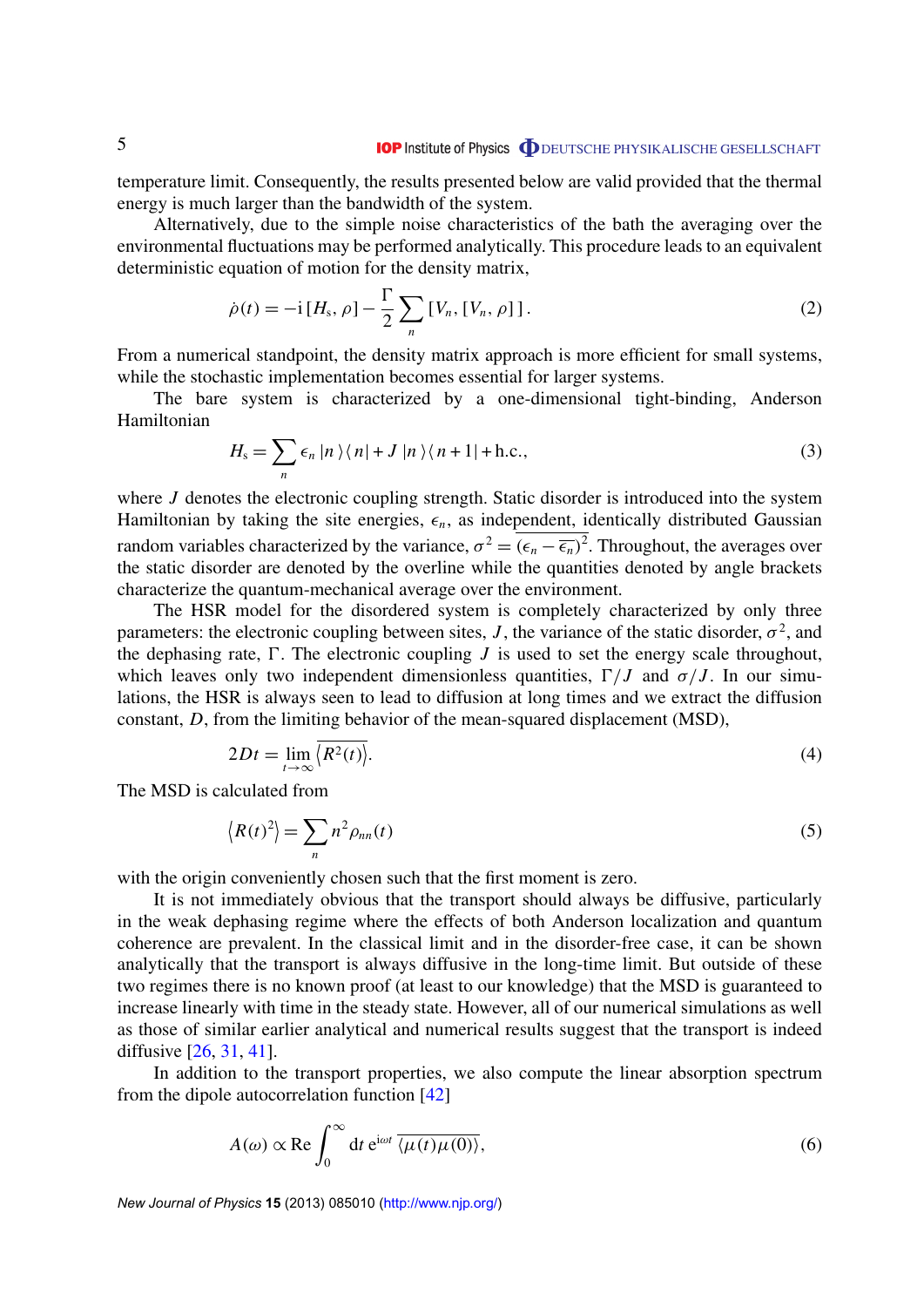<span id="page-6-0"></span>where the dipole moment operator is given by,  $\mu = \sum_{n} \mu_n (|n\rangle \langle 0| + |0\rangle \langle n|)$ . Since all of the molecules in the system are assumed identical, we take the magnitude of the individual dipole moments equal to the constant value  $\mu_n = \mu_0$ .

In the numerical simulations presented below the dynamics were performed in onedimensional chains of up to 500 sites and averaged over 500–1000 independent realizations of the static disorder. The transient short-time effects of the transport properties decay on the order of  $J/\Gamma$  so that the dynamics are required for at least an order of magnitude longer in order to obtain a reliable estimate of the diffusion coefficient.

#### *2.1. Limiting behavior of the transport properties*

2.1.1. Homogeneous systems. When the disorder is absent  $(\sigma = 0)$ , the HSR model is analytically solvable. In this case the MSD is given by [\[21,](#page-20-0) [22,](#page-20-0) [43\]](#page-21-0)

$$
\left\langle R(t)^2 \right\rangle_{\sigma=0} = \frac{4 J^2}{\Gamma} \left[ t - \frac{1}{\Gamma} \left( 1 - e^{-\Gamma t} \right) \right] \tag{7}
$$

which is equivalent to that of a Brownian particle. For a time of the order of  $\Gamma^{-1}$ , the transport displays free-particle, ballistic behavior  $(\langle R(t)^2 \rangle \propto t^2)$  which transitions to diffusive motion at long times with the diffusion coefficient

$$
D_{\text{hom}} = 2 J^2 / \Gamma. \tag{8}
$$

It is clearly seen that (8) diverges at small dephasing. However, if  $\Gamma = 0$  exactly, then any amount of disorder will lead to Anderson localization and no diffusion. In this interesting regime of vanishing dephasing but finite disorder the dynamics are highly coherent and display a sensitive dependence on the model parameters. This region will be explored in depth in the numerical simulations presented in section [3.](#page-9-0)

*2.1.2. Strong damping regime: hopping rate.* In the presence of both dephasing and disorder, analytic expressions for the MSD valid for the entire parameter regime are no longer available. However, if the dephasing rate is sufficiently large such that  $\Gamma/J \gg 1$  then any coherences created during the course of the time evolution are quickly destroyed. In this case, [\(2\)](#page-5-0) reduces to a model of classical hopping between neighboring sites [\[34\]](#page-21-0). As has been shown previously, averaging the hopping rates over the disorder distribution leads to the diffusion coefficient [\[32,](#page-21-0) [34,](#page-21-0) [35,](#page-21-0) [44\]](#page-21-0):

$$
D_{\text{hop}} = \frac{2 J^2 \Gamma}{\Gamma^2 + \sigma^2}.
$$
\n<sup>(9)</sup>

Notice that (9) displays a non-monotonic dependence on  $\Gamma$ , and in particular, optimal transport when  $\Gamma_{opt} = \sigma$ . For large dephasing, (8) is recovered, and reduces to  $D_{hop} \approx 2\Gamma J^2/\sigma^2$  at small dephasing.

The linear increase in the diffusion constant for  $\Gamma/J \ll 1$  has been previously discussed in the context of noise-assisted transport [\[34,](#page-21-0) [35\]](#page-21-0). However, (9) is applicable only when the classical hopping description is appropriate. In the weak dephasing regime the dynamics are highly coherent so the prefactor predicted by the classical hopping description of the dynamics can not be correct. As the dephasing decreases, the exact eigenstates of the total system rotate from the local basis into the exciton basis, and the wavefunctions will delocalize over coherent domains. The size of these domains is on the order of the Anderson localization length, which,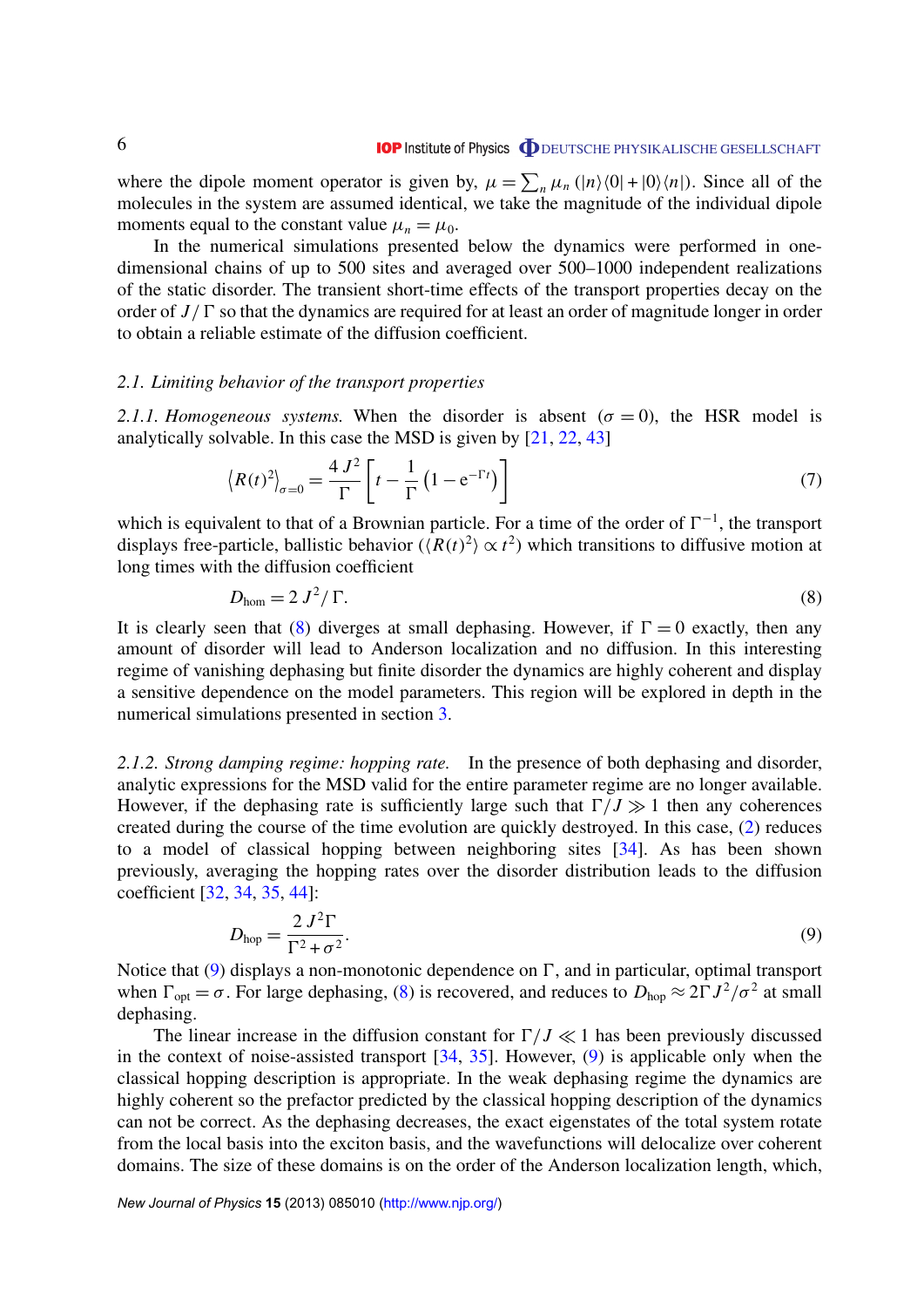<span id="page-7-0"></span>in turn, is governed by the disorder strength [\[8,](#page-20-0) [19\]](#page-20-0). The short-time dynamics of an initial localized excitation in the chain will be characterized by a rapid expansion filling one of these localized domains. Over a longer timescale (of the order of  $J/\Gamma$ ) the dephasing will allow for the collective hopping of the delocalized states among the various localization segments. These qualitative arguments are formalized in the following subsection through the development of a weak-coupling master equation.

*2.1.3. Weak damping regime: coherent transport.* In the weak dephasing regime, an accurate description of the exciton dynamics may be obtained from the Redfield equation. Since the system is disordered and the diffusion constant depends only on the long-time dynamics, the secular and Markov approximations can be employed without a significant loss of accuracy. In this case, the exciton populations are governed by the master equation

$$
\dot{\rho}_{\kappa\kappa}(t) = \sum_{\lambda \neq \kappa} W_{\kappa\lambda} \rho_{\lambda\lambda}(t) - \sum_{\lambda \neq \kappa} W_{\lambda\kappa} \rho_{\kappa\kappa}(t), \tag{10}
$$

where the rates

$$
W_{\kappa\lambda} = W_{\lambda\kappa} = \Gamma \sum_{n} |\langle \kappa | n \rangle \langle n | \lambda \rangle|^2.
$$
 (11)

The Greek labels here denote eigenstates of the static disordered system Hamiltonian (exciton states). The equivalence of the forward and backward rates is a consequence of the high temperature nature of the thermal environment. In the secular approximation, the coherences are decoupled from the populations and their time evolution can be determined analytically as,  $\rho_{k\lambda}(t) = e^{-(i\omega_{k\lambda} + \Gamma - W_{k\lambda})t} \rho_{k\lambda}(0)$ , where  $\omega_{k\lambda}$  is the difference in eigenenergies between states k and  $λ$ .

Equation (10) is a Markovian master equation that describes hopping through the eigenstates of the disordered system. The rates—and hence the diffusion constant—increase linearly with  $\Gamma$  as with the weak dephasing limit of the classical hopping result in [\(9\)](#page-6-0). However, here there is an important difference in that the Redfield rates are now correctly weighted by the eigenstate overlaps. The classical hopping rates capture the correct dephasing dependence of the diffusion constant, but incorrectly describe the disorder dependence of the prefactor. As will be shown below, this difference is substantial in many physically relevant situations.

The eigenstate overlaps in the Redfield rates are determined solely by the disordered system Hamiltonian. Therefore, they depend only on the ratio of  $\sigma/J$ . In order to understand this disorder dependence consider, for example, the rate element  $W_{k\lambda}$ . Due to the static disorder, the eigenstate  $\lambda$  will be localized at a position  $n_{\lambda}$  in the chain with a spatial extent,  $\xi_{\lambda}$ , and similarly for state  $\kappa$ . On average, the spatial extent of  $\kappa$  and  $\lambda$  is determined by the Anderson localization length,  $\xi$ . As a result, the rate  $W_{\kappa\lambda}$  can be appreciable only if the states  $\kappa$  and  $\lambda$  are located at positions in the chain within an Anderson localization length of one another. That is,  $|n_{k} - n_{\lambda}| \lesssim \xi$ . One sees that the fundamental length scale governing the magnitude of the rates in the Redfield description is given by the spatial extent of the wavefunctions, i.e. the Anderson localization length.

Hence, on scaling grounds we expect the diffusion constant to have the following form:

$$
D_{\rm coh} = \Gamma \xi^2,\tag{12}
$$

where the factor,  $\xi$ , is directly proportional to the Anderson localization length. As in the large dephasing limit, the diffusion in the weak dephasing regime may also be interpreted as a hopping

*New Journal of Physics* **15** (2013) 085010 [\(http://www.njp.org/\)](http://www.njp.org/)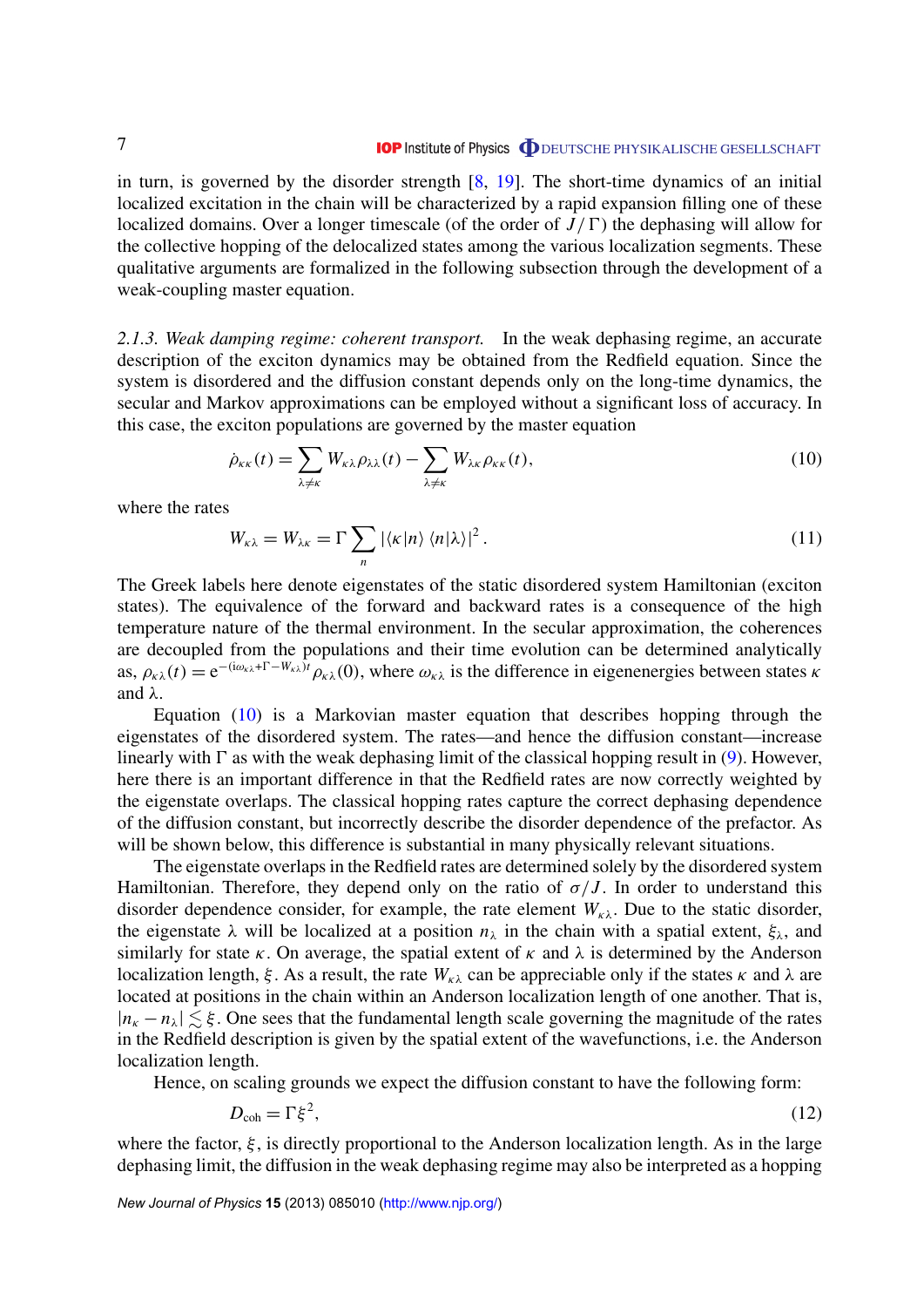<span id="page-8-0"></span>process except that here the fundamental step size is determined by the localization length. The mean-field theory results of Logan and Wolynes have also arrived at a similar conclusion  $[28, 31]$  $[28, 31]$  $[28, 31]$ . Their approach indicates that the localization length appearing in  $(12)$  is, in fact, simply the IPR. This result is consistent with our numerical results presented below, although our preliminary calculations in two-dimensional systems indicate that this result is only correct up to a scaling constant.

#### *2.2. Localization length*

Due to the intense interest in the problem of Anderson localization, accurate scaling relations are known for the localization length in disordered systems [\[17,](#page-20-0) [41\]](#page-21-0). In one dimensional systems, the localization length is directly proportional to the mean-free path,  $\xi \propto J^2/\sigma^2$ . In two dimensions the localization length is exponentially larger than it is in one dimension, and metallic transport appears at a critical value of the disorder strength in three-dimensional systems [\[41\]](#page-21-0). Transport in these systems will be discussing in a future work, but is beyond the scope of this paper.

In order to fix the proportionality, we will use the inverse participation ratio (IPR) as a proxy for the localization length in the disordered chain, as suggested by Logan and Wolynes. The IPR is defined for a particular eigenstate,  $\kappa$ , as

$$
\xi_{\kappa} = \left(\sum_{n} |\langle n|\kappa \rangle|^4\right)^{-1}.\tag{13}
$$

Figure [1](#page-9-0) presents the scaling of the IPR as a function of the disorder computed by direct diagonalization of the disordered system Hamiltonian. Due to the high temperature approximation inherent to the HSR model, all of the eigenstates are equally capable of contributing to the transport. Therefore the IPR presented in figure [1,](#page-9-0)  $\langle \xi \rangle$ , is averaged over all eigenstates, which reproduces the known functional dependence of the localization length.

#### *2.3. Implications of the scaling limits*

Based on the limiting behavior of the transport deduced above from the master equations, several intriguing physical aspects of the transport become apparent. For example, in the weak dephasing regime the quantum coherent nature of the transport can lead to a considerable enhancement of the diffusion constant compared with the classical estimate. For  $\Gamma/J \ll 1$ , this 'quantum speedup' can be determined analytically and is given by

$$
D_{\rm coh}/D_{\rm hop} = \frac{\xi^2}{2l} \propto \xi \tag{14}
$$

which can be quite substantial for reasonable values of the systems parameters, as seen from figure [1.](#page-9-0) The enhancement is proportional to the localization length as a result of the enhanced step size of the hopping process in the weak dephasing regime.

Secondly, in the weak dephasing regime the transport increases linearly with  $\Gamma$  [\(10\)](#page-7-0) while for strong dephasing the diffusion decreases as  $\Gamma^{-1}(9)$  $\Gamma^{-1}(9)$ , which implies that the diffusion constant should be maximal at intermediate values of the dephasing. As mentioned above, [\(9\)](#page-6-0) also predicts an optimal diffusion constant at  $\Gamma_{opt} = \sigma$ . However, this estimate is only correct for very large disorder and becomes increasingly worse as the system becomes more coherent, as will be demonstrated in the numerical results presented in the next section. An improved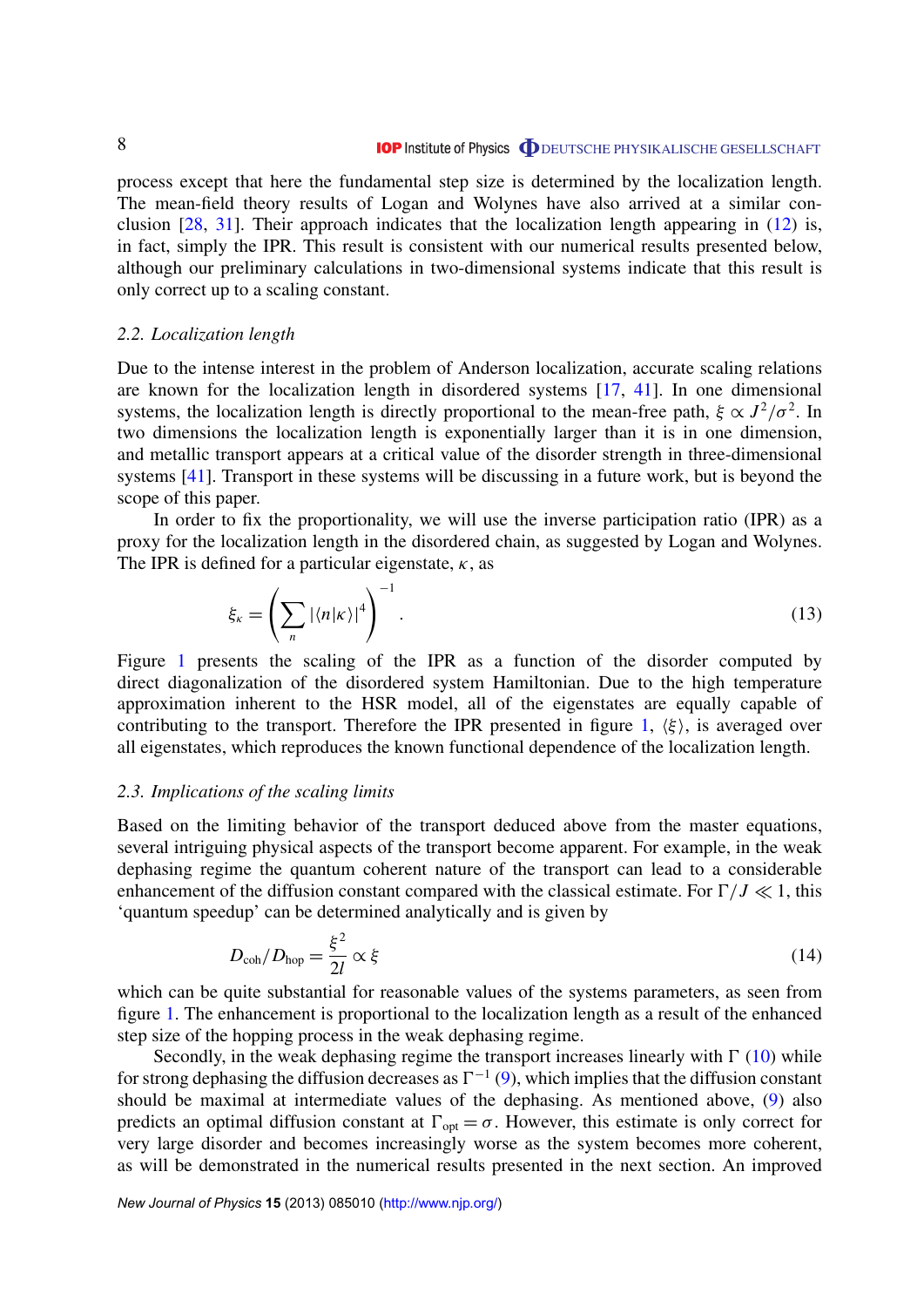<span id="page-9-0"></span>

**Figure 1.** The scaling of the IPR as a function of the disorder strength computed in systems containing up to 4900 sites. The symbols represent the exact numerical results and the solid lines depict the fit to the functional form predicted from the scaling theory of Anderson localization. Specifically, the IPR is fit to the line  $\xi \approx 5.5 l$ , with the mean free path,  $l = J^2/\sigma^2$ .

estimate for the optimal dephasing rate may be obtained by equating the proper weak dephasing limit of  $(12)$  with the large dephasing result in  $(8)$ . This leads to the improved estimate

$$
\Gamma_{\text{max}} = \sqrt{2}J/\xi \tag{15}
$$

which will be shown to be substantially more accurate than the prediction provided by [\(9\)](#page-6-0).

The existence of a maximum in the diffusion coefficient is a result of the interplay between the Anderson localization due to static disorder and thermal localization originating from the environment [\[45\]](#page-21-0). The optimum occurs in the regime where the exact eigenstates of the total system transition between the local site basis and the exciton basis. For example, in an initially Anderson localized system, increasing the dephasing rate enhances the transport, but it also serves to further localize the wavefunctions which reduces the hopping length. It is this competition that is responsible for the non-monotonic behavior of the transport and is generic to many systems. Similar arguments for the non-monotonic behavior of the transport have been presented in [\[37\]](#page-21-0) as well as a similar estimate for the optimal dephasing rate as (15).

#### **3. Numerical results**

#### *3.1. Diffusion coefficients*

The diffusion coefficients calculated from the above approaches are shown in figure  $2(a)$  $2(a)$ as a function of the dephasing rate. In agreement with the discussions of the previous section, When  $\Gamma/J \gg 1$  the exact numerical results agree with the prediction of the classical hopping model in [\(9\)](#page-6-0) (dotted lines). At even larger values of the dephasing, the diffusion constant becomes independent of the disorder and the results coincide with estimate of [\(8\)](#page-6-0) for the homogeneous chain (dot-dashed line). However, one notices that as the disorder decreases and the dynamics become more coherent the classical hopping approximation quickly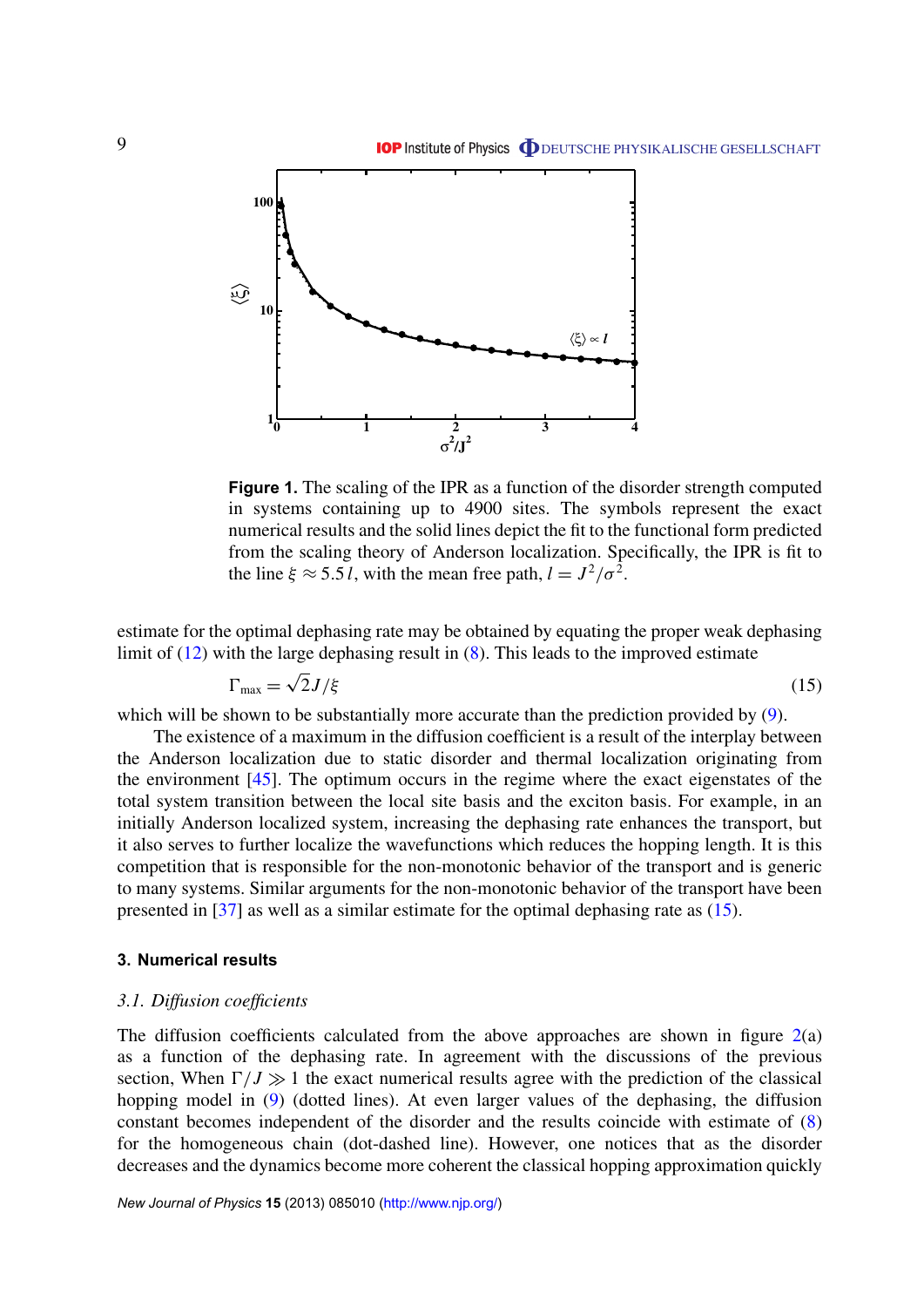<span id="page-10-0"></span>

**Figure 2.** (a) Diffusion constants calculated as a function of the dephasing rate. The solid blue, red and black lines are the exact numerical simulations of [\(2\)](#page-5-0) for  $\sigma^2/J^2 = 1/2$ , 1 and 2, respectively. The filled squares at small dephasing display the results of the secular Redfield equation and the dashed lines provide the corresponding analytic results of  $(12)$ . At large dephasing, the dotted lines depict the classical hopping estimates of [\(9\)](#page-6-0) and the dot-dashed line is the exact result of [\(8\)](#page-6-0) for  $\sigma^2 = 0$ . The solid black dots indicate the estimate for location of the optimal dephasing rate provided in  $(15)$ . (b) The ratio of the numerically exact diffusion constant in (a) to the classical hopping result of [\(9\)](#page-6-0). The crosssymbols on the ordinate indicate the limiting values given by  $D_{\rm coh}/D_{\rm hop}$  in [\(14\)](#page-8-0).

deteriorates in predicting both the magnitude of the diffusion constant and the location of the maximum. For sufficiently weak dephasing,  $\Gamma/J \ll 1$ , the exact numerical results are in agreement with the numerical calculations of the Redfield equation (square symbols in figure  $2(a)$ ). The latter are seen to be in excellent agreement with the scaling relation of  $(12)$ (dashed lines), with the localization length,  $\xi$ , determined from the IPR calculations in figure [1.](#page-9-0)

In order to further explore the role of coherence in the dynamics, figure  $2(b)$  displays the ratio of the exact numerical diffusion coefficients shown in figure  $2(a)$  to the classical hopping prediction,  $D/D_{\text{hon}}$ . For  $\Gamma/J > 1$ , the exact and classical hopping results are approximately equivalent since any coherences generated during the time evolution of the populations are quickly destroyed by the strong dephasing. However, as the dephasing decreases the dynamics becomes more coherent leading to a significant increase in the ratio of  $D/D<sub>hop</sub>$ . In the asymptotic regime where  $\Gamma/J \ll 1$ , the exact numerical results approach the limiting values given in [\(14\)](#page-8-0) (cross symbols) which are determined only by the Anderson localization length of the system in the absence of noise. As discussed above, the transition from coherent dynamics in the weak dephasing regime to the classical hopping dynamics is due to the fact that in addition to the static disorder, the thermal environment can also serve to localize the system. That is, the true localization length is a function of both  $\sigma$  and  $\Gamma$ . In the limit  $\Gamma = 0$ , the localization is entirely due to Anderson localization whereas for  $\Gamma/J \gg 1$  the localization is largely due to the dephasing. Indeed, the results in figure  $2(b)$  may be interpreted as a measure of the true localization length in the system.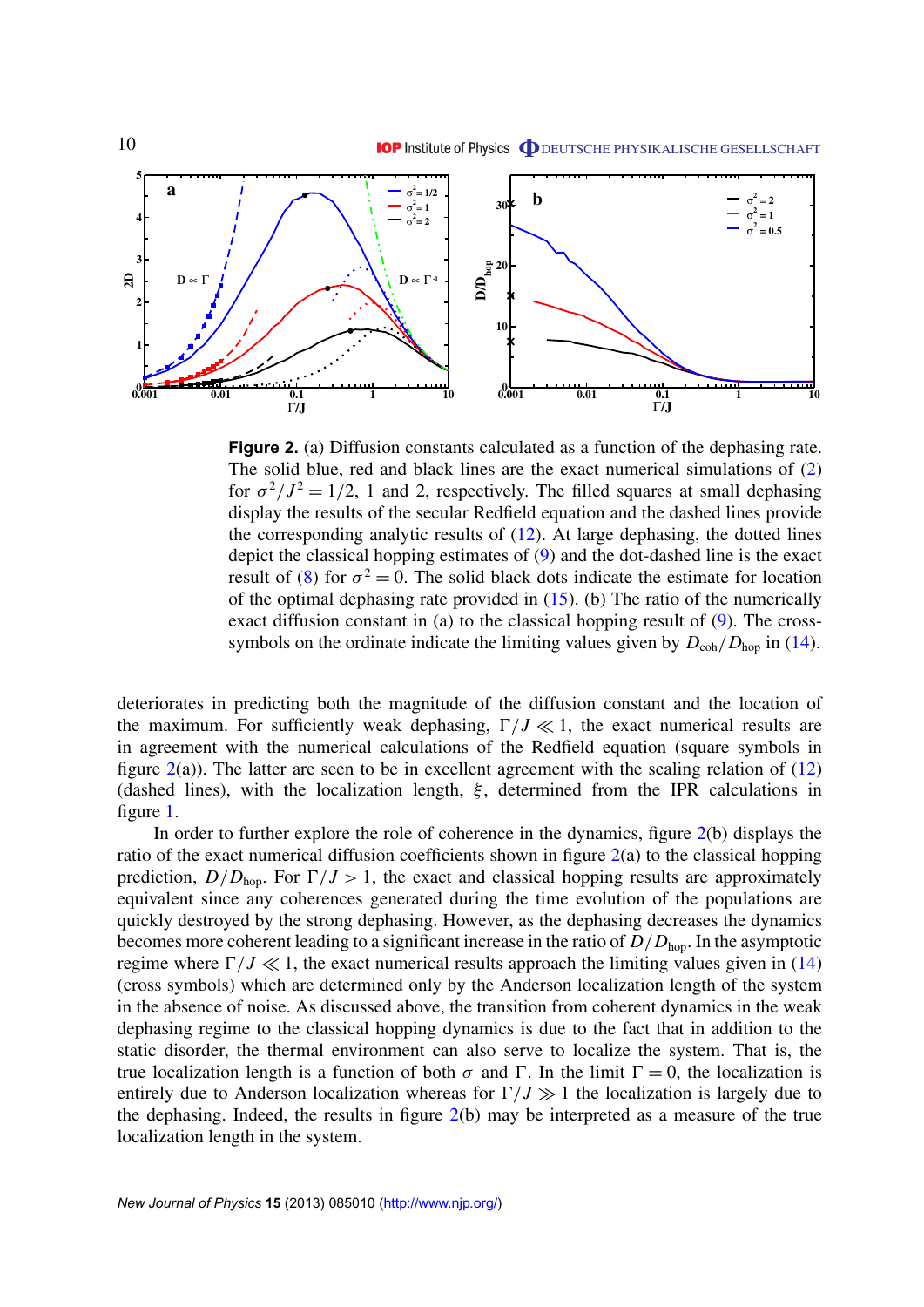<span id="page-11-0"></span>

**Figure 3.** (a) The absolute value of the density matrix elements computed in the steady state for the parameters  $\Gamma/J = 0.5$  and  $\sigma/J = 1$ . The various values of *j* represent the *j*th superdiagonal of the density matrix. The populations ( $j = 0$ ) have been scaled by a factor of 0.1 in order to reside on the same scale as the coherences ( $j = 1, 2$  and 4). (b) The mean coherences present in the steady state density matrix as determined from [\(16\)](#page-12-0) with  $\sigma/J = 1$ .

As mentioned, the dephasing can play an equally important role to the static disorder in localizing the system. It would be highly desirable to be able to quantify the localization that occurs due to the dephasing. This is generally achieved through computations of the equilibrium reduced density matrix [\[45\]](#page-21-0). However, the equilibrium state of systems described by the HSR model is somewhat trivial due to the infinite temperature bath. Each site is equally populated and the system is completely localized in the site basis. Based upon this observation one would expect the classical hopping description to always be applicable, which is clearly not the case as shown above. The failure of this approach lies in the realization that there is an inherent difference between the equilibrium state in a large, but finite chain and the nonequilibrium steady-state of an infinite chain where the populations are continuously evolving. If one considers the distribution of populations, then tails of the distribution represent the sites where the population is spreading to new sites in the chain. In this region coherences are constantly being created and destroyed. The spatial extent of these coherences also reaches a steady state, and it is this coherence length that is responsible for the deviations from the classical hopping result. The interior of the probability distribution, however, equilibrates. In order to demonstrate this point more clearly, figure 3(a) displays slices through a snapshot of the steady-state density matrix taken in the regime where an accurate estimate of the diffusion coefficient is possible. One sees that the populations (dotted line) display the Gaussian profile expected of a diffusion process. The coherences are substantial only in the tails of the population distribution, while the interior thermalizes and becomes diagonal in the local basis. In an infinite chain, this process continues indefinitely. At longer times, the coherences in the center of the chain will be further depleted while new coherences will be created in the extremities as the populations evolve.

In order to quantify the role of dephasing in localizing the system, it is necessary to characterize the amount of coherence present in the density matrix in the diffusive,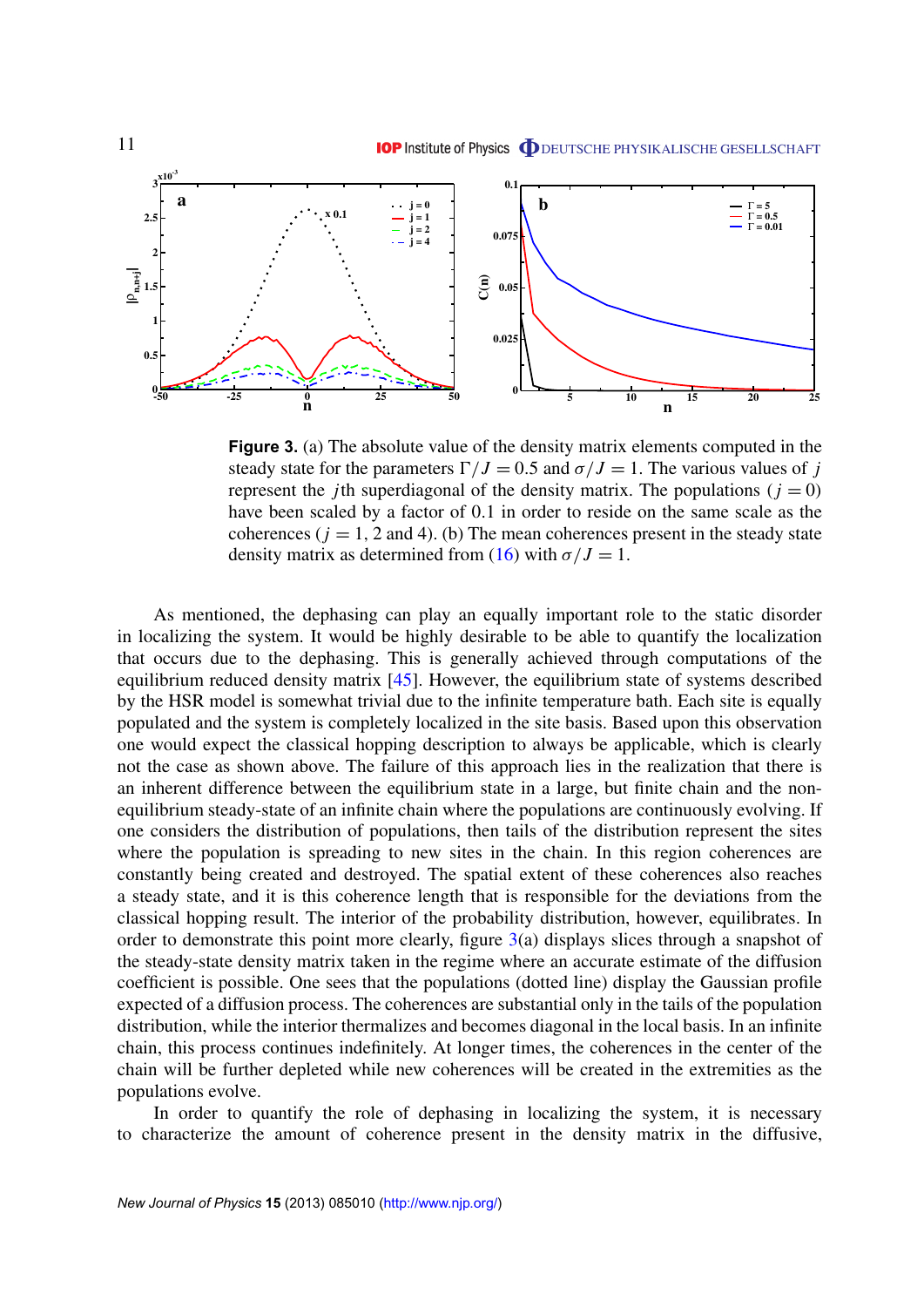<span id="page-12-0"></span>steady-state regime. Unfortunately, as seen above there is no way to unambiguously determine this coherence length. As a simple qualitative measure we will use the metric

$$
C(n) = \sum_{i} \left| \overline{\rho_{i,i+n}} \right| \tag{16}
$$

computed from the steady-state density matrix in the long-time limit where a reliable estimate of the diffusion constant is possible. The correlation function  $C(n)$  is simply the sum of the individual superdiagonals of the density matrix displayed in figure  $3(a)$  $3(a)$ . As can be seen in figure  $3(b)$  $3(b)$ , both the magnitude and spatial extent of  $C(n)$  clearly depend on the dephasing. For  $\Gamma/J \gg 1$  the dephasing may completely localize the system in the site basis regardless of the disorder. Unsurprisingly, in this regime the classical hopping approximation to the transport is highly accurate as seen above in figure  $2(a)$  $2(a)$ . In the opposite regime, the dephasing has less influence on localizing the system, and the extent of the wavefunctions is predominantly determined by the Anderson localization due to static disorder. Optimal diffusion occurs in the intermediate regime, where both the noise and disorder play a role in the localization of the wavefunctions.

*3.1.1. Improved diffusion estimates.* It is interesting to explore the question if the thermal localization can be used to extend the regime of validity of the scaling behavior obtained from the Redfield equation in  $(12)$ . To this end, we propose a simple ansatz for a dephasingdependent correction to localization length,  $\tilde{\xi}(\Gamma) = f(\Gamma)\xi$ , with  $0 \leq f(\Gamma) \leq 1$ , which leads to the corresponding diffusion constant

$$
D_{\text{coh},\Gamma} = \Gamma \tilde{\xi}(\Gamma)^2. \tag{17}
$$

The behavior of  $f(\Gamma)$  can be determined by noting that for disordered systems,  $C(n)$  falls off exponentially for large *n* regardless of the dephasing. That is,  $C(n) \sim e^{-n/L_{\Gamma}}$  with the characteristic length scale denoted by  $L_{\Gamma}$ . Therefore, it is possible to define the correction factor  $f(\Gamma) = L_{\Gamma=0}/L_{\Gamma}$ , where  $L_{\Gamma=0}$  is obtained in the dephasing-free, Anderson localization limit. From the steady-state density matrix, we compute  $C(n)$  and then fit the exponential decay at large *n* to obtain  $f(\Gamma)$ . The results of this procedure for computing the dephasing-corrected diffusion coefficient are displayed in figure  $4(a)$  $4(a)$ . For small dephasing rates, the modified diffusion coefficient corrects the overestimation of  $(12)$  and even predicts the turnover seen in the exact results. The agreement with the exact numerical results is of course only qualitative, but one could easily devise a more sophisticated approach by demanding, for example, that (17) also reproduces the correct large dephasing limit. However the main point of this argument is to provide an intuitive illustration of the influence of dephasing and disorder on the transport dynamics discussed above.

While perhaps useful, it should be noted that this procedure for correcting the weak dephasing scaling limit is not a constructive approach. That is, computing the dephasinginduced localization length requires the steady-state density matrix, which alone is sufficient to determine the exact diffusion constant. However, a more direct and accurate approach to characterize the thermal localization length could prove a useful route to a uniform approximation of the diffusion constant.

Although the above discussion provides a physically motivated uniform approximating to the diffusion coefficient, a simple alternative has been proposed by Thouless and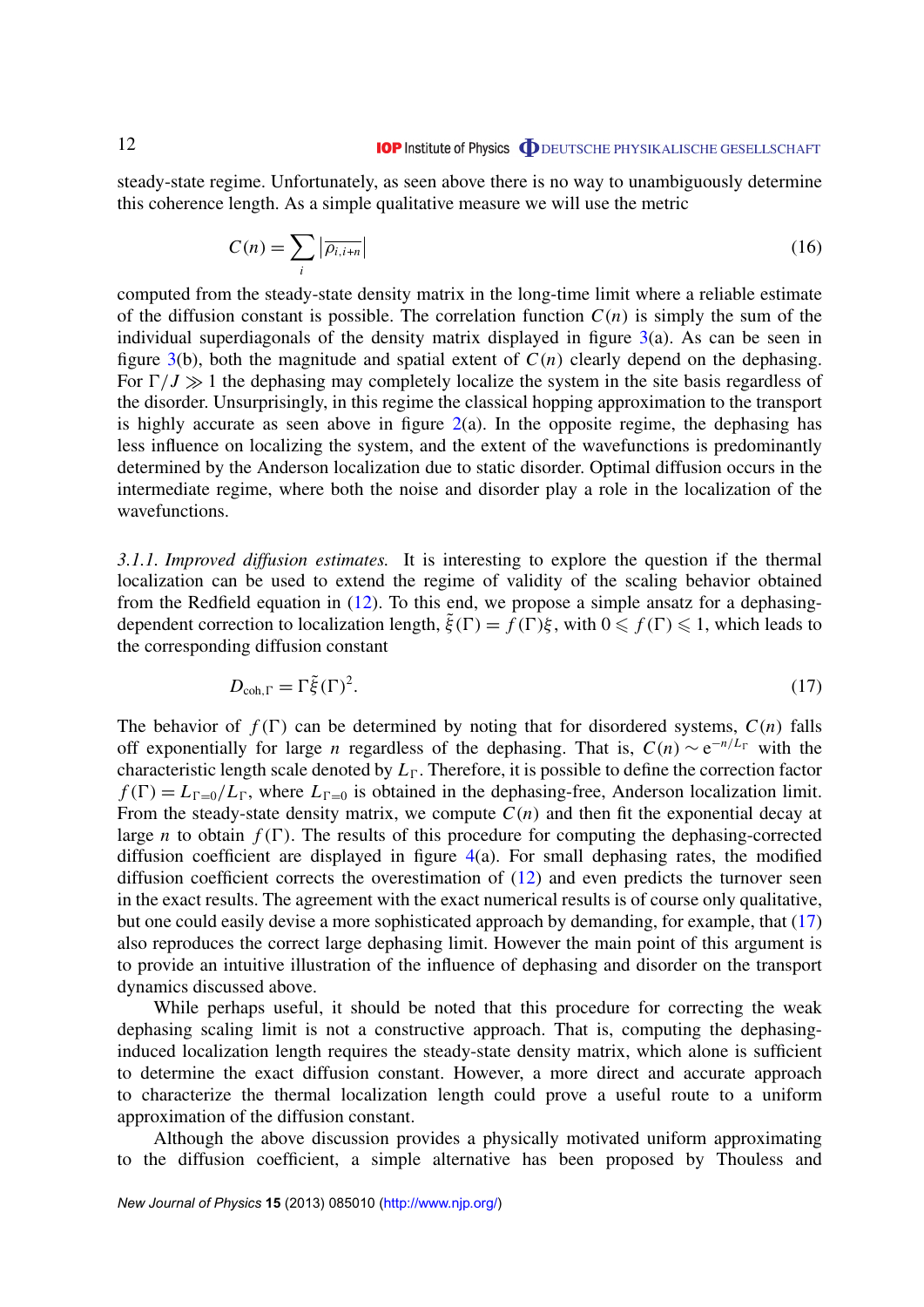<span id="page-13-0"></span>

**Figure 4.** (a) The exact numerical results for the diffusion constant for  $\sigma/J = 1$ reproduced from figure  $2(a)$  $2(a)$  along with the weak dephasing result from  $(12)$  (blue dashed line). The solid (red) line with cross symbols denote the improved scaling relation of [\(17\)](#page-12-0). (b) The exact numerical results for the diffusions coefficients from figure [2\(](#page-10-0)a) (solid lines) computed at  $\sigma^2/J^2 = 1$  (red) and 2 (black). The corresponding approximate results of (18) are displayed as the respective dashed lines.

Kirkpatrick [\[26\]](#page-20-0). They cleverly suggest to use an interpolating formula

$$
D_{\text{interp}} \approx \left[ \left( \frac{2J^2}{\Gamma + \sigma/2} \right)^{-1/2} + \left( \Gamma \xi^2 \right)^{-1/2} \right]^{-2} \tag{18}
$$

which reduces to the correct limits in both the strong and weak dephasing regimes, and reasonably bridges the intermediate region. Figure 4(b) displays the exact numerical results for the diffusion constant computed previously in figure [2\(](#page-10-0)a) with  $\sigma^2/J^2 = 1$  and 2 (solid lines), along with the corresponding approximation from (18) (dashed lines). This approach performs well in one-dimensional systems discussed here, although in our preliminary studies of twodimensional systems this simple interpolation appears to be less satisfactory.

#### *3.2. Non-diffusive dynamics*

While the behavior of the diffusion coefficient is interesting, it is also useful to understand the dynamical properties of noisy, disordered systems. In figure  $5(a)$  $5(a)$  the initial MSD is shown for short times ( $\Gamma t = 1$ ). For  $\sigma = 0$  but finite dephasing, the exact MSD is given by [\(7\)](#page-6-0). Over the time scale shown, this result (dotted line) leads to purely ballistic, free-particle motion and substantially overestimates the transport. For  $\Gamma = 0$ , but finite disorder (dashed lines), the motion is again described by that of a free particle, although now in a disordered environment. In this case, the dynamics are also ballistic, but only until the localization length is reached at which point the transport stops. This behavior is similar to that of a particle in a box where the size of the box is determined by the Anderson localization length. The limit of  $\Gamma = 0$  provides a lower bounder to the transport whereas the homogeneous chain limit of  $\sigma = 0$  provides an upper bound.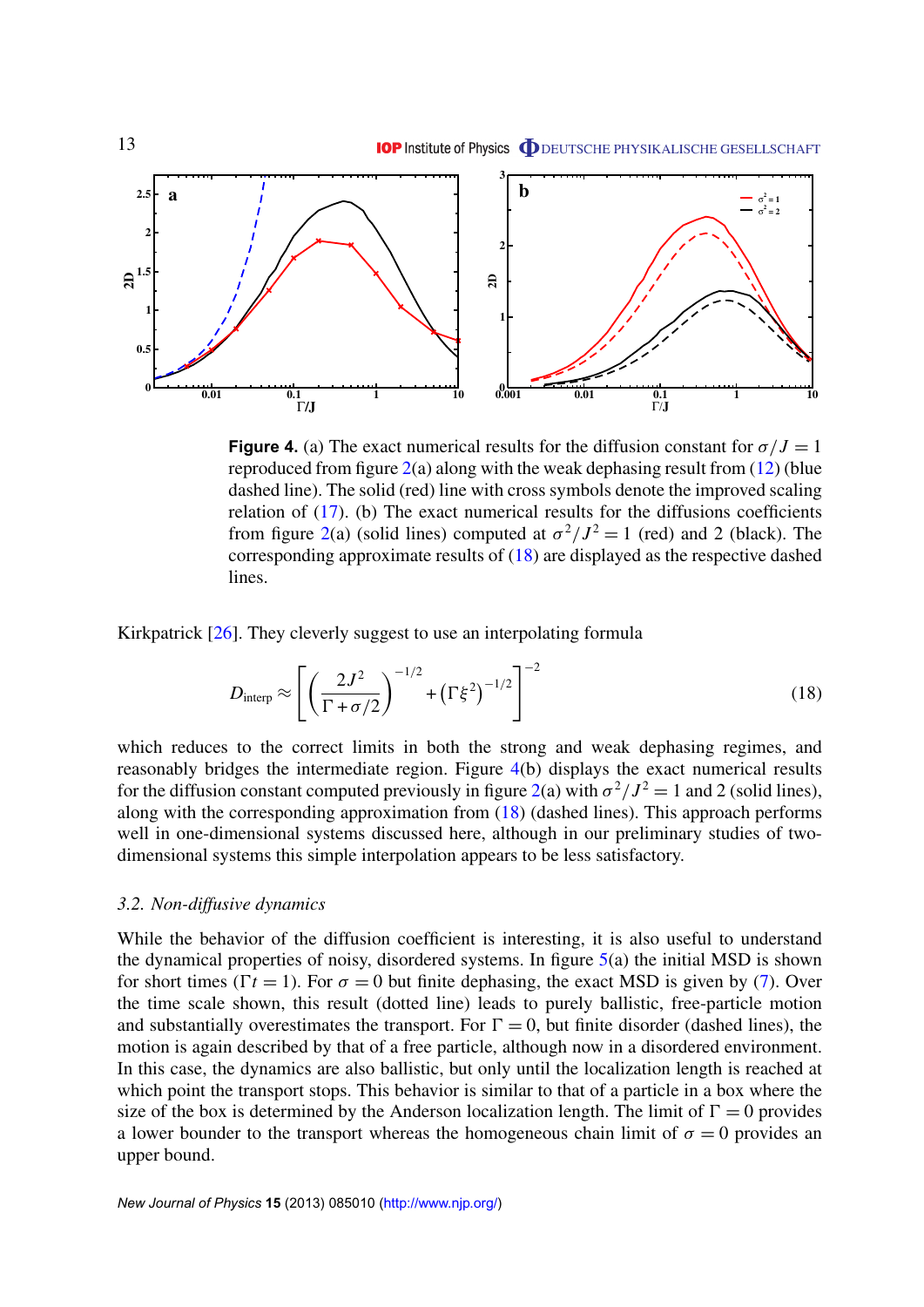<span id="page-14-0"></span>

**Figure 5.** In (a), the dashed blue, red and black lines depict the MSD for  $\Gamma = 0$ , and  $\sigma^2 = 1/2$ , 1 and 2. This case is exactly the bounded dynamics due to Anderson localization and provides a lower bound to the transport. The solid lines depict the corresponding results with  $\Gamma = 0.01$ . The green dotted line is the exact result of [\(7\)](#page-6-0) for  $\sigma = 0$ . This case represents free diffusion in the homogeneous chain and defines the upper bound to the transport rate. Panel (b) displays the MSD at very short time for  $\sigma^2 = 1$ . The black, red, green and blue lines correspond to dephasing rates of  $\Gamma = 0$ , 0.01, 0.1 and 1. The symbols are exact numerical results and the solid lines are the fits to [\(19\)](#page-15-0) with  $\eta = 0.84, 0.2$ and 0.04.

The solid lines in figure  $5(a)$  display the results for the corresponding disordered system with the addition of weak dephasing  $(\Gamma/J = 0.01)$ . As can be seen, the coupling to the high-temperature environment allows the wavepacket to overcome the localization barriers, eventually leading to diffusion. Additionally, for short times the MSD essentially mirrors that of the corresponding  $\Gamma = 0$  results. That is, for weak dephasing, the initial dynamics can be qualitatively described by those of a free particle in a disordered chain. Consistent with the arguments that led to the estimate for the diffusion constant in [\(12\)](#page-7-0), there are two time scales present in the weak dephasing limit. The fast time scale is described by the (ballistic) free particle expansion in the Anderson localized chain. Over a longer time scale, of order  $\Gamma^{-1}$ , the diffusive transport becomes dominant due to role of the dephasing. It is interesting to note the possibility that for sufficiently small dephasing the non-diffusive motion could persist over a timescale such that it is comparable with exciton dissociation or recombination.

In figure  $5(b)$ , the role of the dephasing rate on the short-time, free-particle behavior is shown. For smaller dephasing rates, the dynamics are essentially identical to the  $\Gamma = 0$  result over the time scale shown. For  $\Gamma t \ll 1$ , the free particle motion ( $\Gamma = 0$ ) provides an upper bound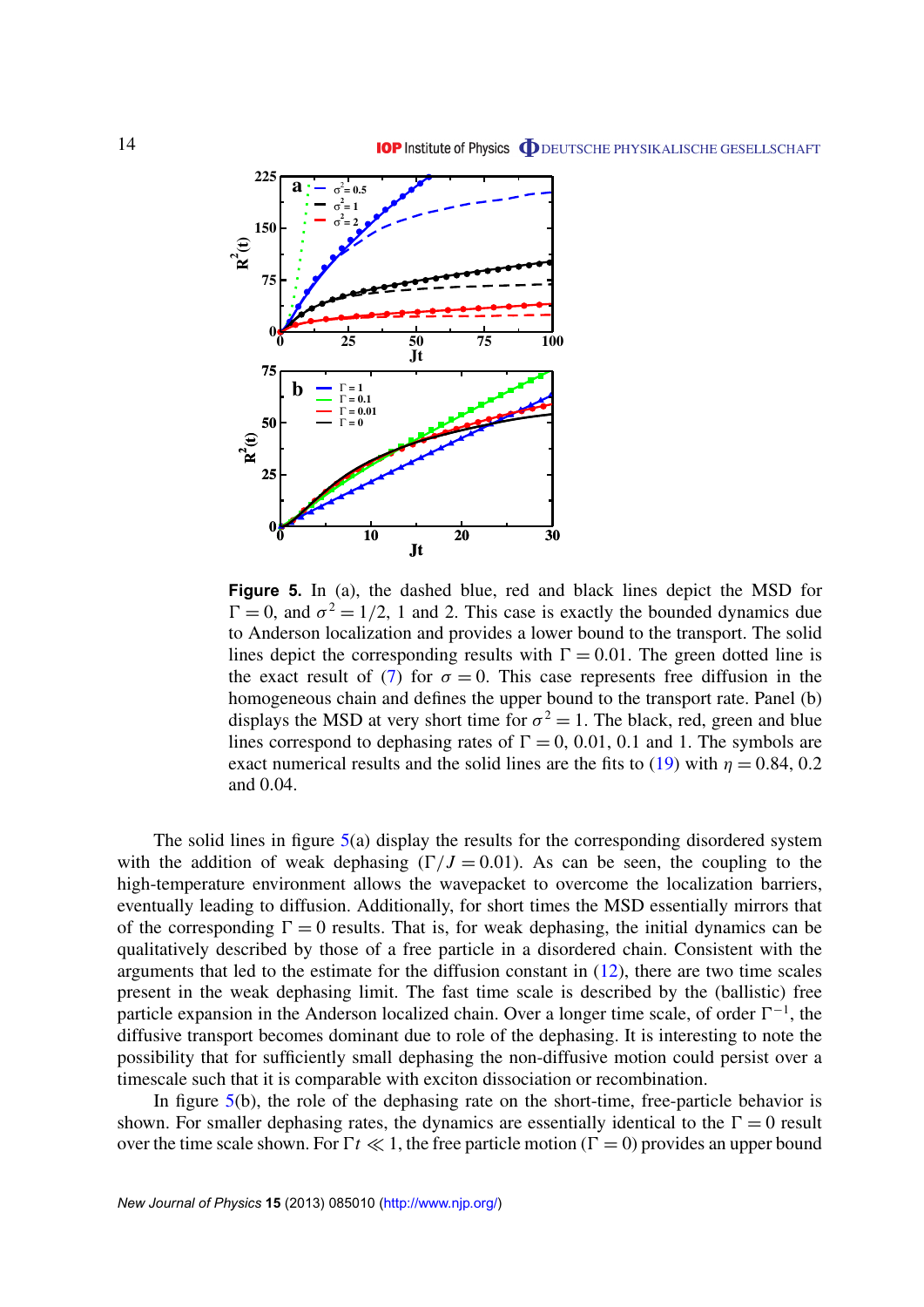<span id="page-15-0"></span>

**Figure 6.** The probability distributions at times  $\Gamma t = 0.2$  (black), 2 (red), 5 (blue), 10 (green), 15 (purple) and 20 (cyan) calculated with  $\Gamma = 0.01$ . Panels (a)–(c) correspond to  $\sigma^2 = 0.5$ , 1 and 2, respectively.

to the rate of spreading. As the dephasing rate increases, the departure of the respective MSD from the  $\Gamma = 0$  result occurs sooner. Similar transient localization effects have been observed in semiclassical simulations of the transport of organic semiconductors and quasicrystals [\[40,](#page-21-0) [46\]](#page-21-0). Based on these observations, one can approximate the MSD at any dephasing rate as a linear combination of the  $\Gamma = 0$ , free-particle result and the long-time linear diffusion

$$
\overline{\langle R(t)^2 \rangle} \approx 2Dt + \eta(\sigma, \Gamma) \overline{\langle R(t)^2 \rangle}_{\Gamma=0},
$$
\n(19)

where the parameter,  $0 \le \eta \le 1$ . As the dephasing rate increases, the prefactor,  $\eta$ , decreases. The symbols in figure [5\(](#page-14-0)b) display the exact numerical results and the solid lines are the corresponding fits to (19). This fit becomes quantitative in the small dephasing regime where  $\eta \sim 1$ . In the general case, (19) accurately describes the dynamics at both short and long times, with a small discrepancy in the intermediate regime.

Figure 6 displays the average probability distributions of the site populations at  $\Gamma/J = 0.01$ and  $\sigma^2/I^2 = 0.5$  (a), 1 (b) and 2 (c) for an initial excitation located at a single site in the center of the disordered chain. In all three cases the tails of the distribution functions appear exponential at short times and transition to Gaussian at long times. In driven disordered systems [\[33\]](#page-21-0), it was proposed that the probability distribution at any fixed time can be fit as  $P(n) \propto e^{-\phi |n|}$ , where the scaling exponent,  $1 \leq \gamma \leq 2$  and  $\phi \geq 0$ . Physically, this expression arises from the observation that at short times, all of the eigenstates are exponentially localized, which leads to a corresponding exponential probability distribution for the populations ( $\gamma = 1$ ). At long times, the motion is diffusive implying a Gaussian probability distribution with  $\gamma = 2$ . For the HSR model, this picture is only qualitatively correct. It clearly can not capture the persistent sharp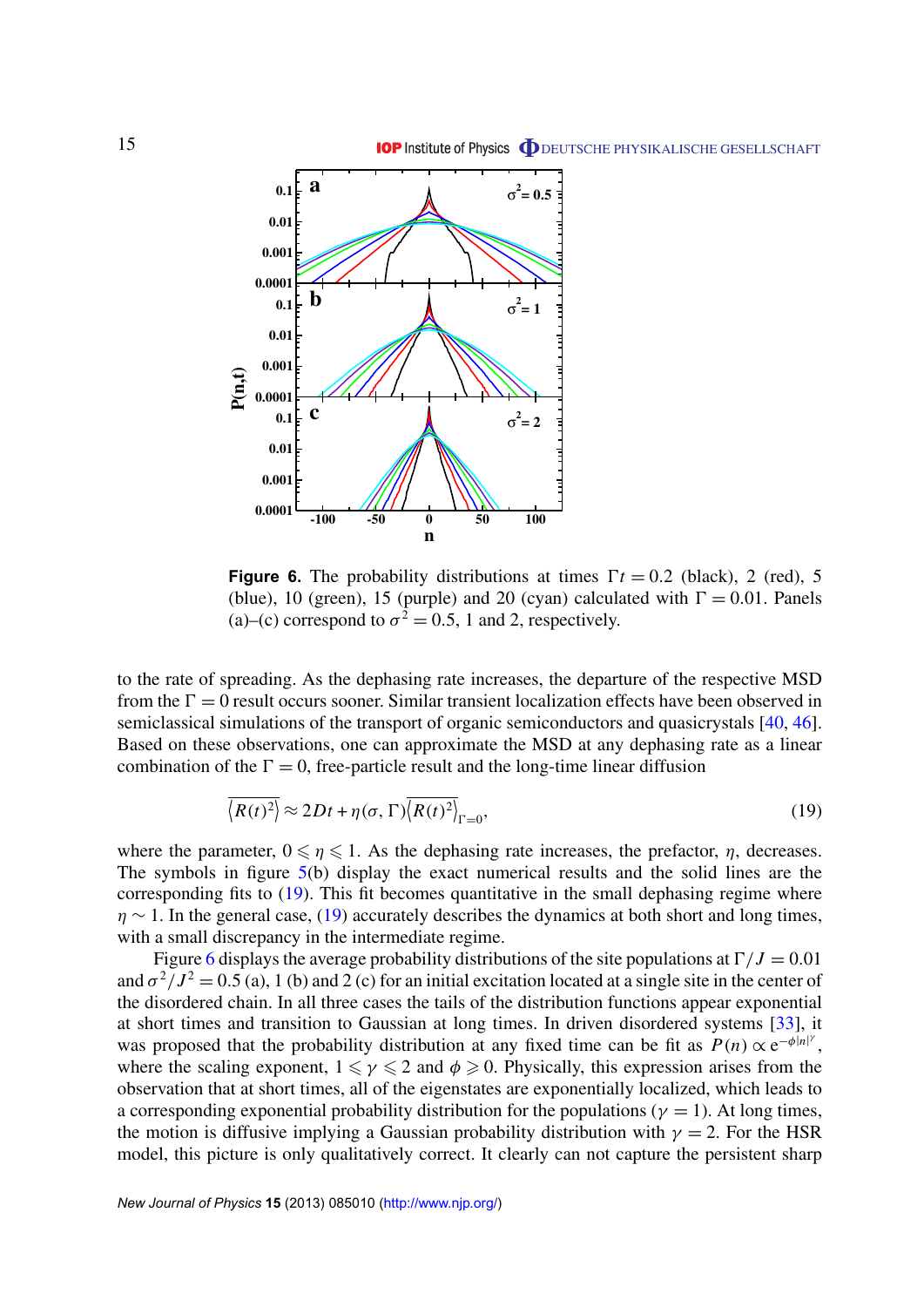<span id="page-16-0"></span>

**Figure 7.** (a) Absorption spectra of a disordered linear chain calculated at  $\sigma/J = 1$ . (b) Full width at half maximum as a function of the dephasing rate for various values of the disorder. The solid dots display the value of the dephasing for which the transport is maximized from [\(15\)](#page-9-0).

peak at the origin that arises from the initial excitation or the wavefront of the initial ballistic spreading seen at  $\Gamma t = 0.2$  for  $\sigma^2 = 0.5$ .

#### *3.3. Absorption spectra*

From the above results, it is clear that the diffusion coefficient is strongly influenced by the amount of disorder present in the system. While reducing the amount of disorder will improve the transport properties, this is often not the only material characteristic that is important for the overall device performance. For instance, in the case of organic photovoltaics the organic semiconductor should ideally possess not only a high mobility but also a broad absorption spectrum in order to capture the largest portion of the solar spectrum. Therefore in order to understand the interplay of the transport properties and absorption characteristics, figure 7(a) displays the effect of the dephasing on the absorption spectrum computed from [\(6\)](#page-5-0) with  $\sigma^2/J^2 = 1$ . In contrast to the diffusion coefficient, the dipole–dipole correlation function decays rapidly to zero on a timescale on the order of  $\Gamma^{-1}$ . That is, the absorption spectrum is determined by the short-time, non-diffusive dynamics of the wavepacket (cf figure [5\)](#page-14-0) rather than the long-time linear behavior of the MSD. In figure 7(a), the spectra computed at  $\Gamma/J =$ 0.01 is indistinguishable from the spectrum calculated with disorder only (see  $(A.1)$ ) and is governed only by inhomogeneous broadening mechanisms. In this case, the lineshape displays the characteristic asymmetric profile commonly observed in the low-temperature spectra of excitonic systems—a Gaussian profile for  $\omega < \omega_0$  and Lorentzian lineshape for  $\omega > \omega_0$  [\[47,](#page-21-0) [48\]](#page-21-0). Only at very large disorder,  $\sigma / J \gg 1$ , does the inhomogeneously broadened spectrum become purely Gaussian. As the dephasing is increased, the spectra are broadened into a Lorentzian lineshape indicative of systems dominated by homogeneous broadening. A detailed discussion of the absorption spectra and the associated lineshape is provided in the [appendix.](#page-19-0)

In order to investigate the relationship between spectral properties and transport properties in more detail, it is useful to analyze the full width at half maximum (FWHM) of the absorption spectrum as a function of the dephasing rate and disorder as shown in figure 7(b). As discussed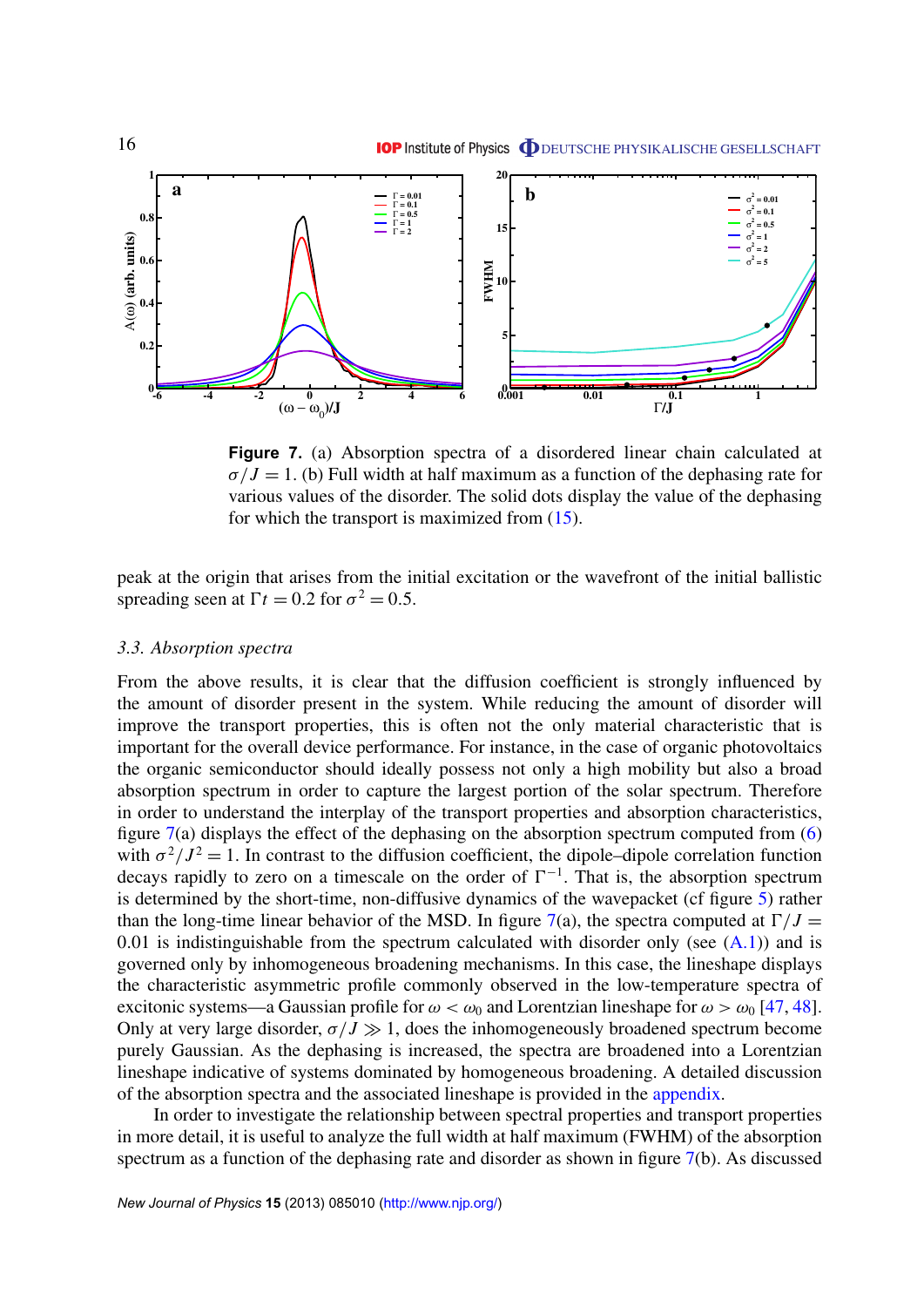<span id="page-17-0"></span>previously at small dephasing, the linewidth is determined solely by inhomogeneous broadening mechanisms which leads to the plateau in the FWHM for  $\Gamma/J \ll 1$ . In the opposite regime of large dephasing, the spectra are purely Lorentzian with a linewidth that scales linearly with the dephasing rate as discussed in the [appendix.](#page-19-0) The solid dots in figure [7\(](#page-16-0)b) denote the value of the dephasing for which the transport is maximal as predicted from the scaling relation of [\(15\)](#page-9-0). At small disorder optimal transport occurs only at vanishing dephasing rates where the FWHM is almost zero indicating an unfavorable, narrow absorption lineshape. In the opposite limit of very large dephasing the spectrum is quite broad, but the diffusion rate is also negligible (see [\(8\)](#page-6-0)), which is also not optimal. As a result, engineering a material with both favorable transport properties and a absorption profile requires a delicate balance of the disorder and dephasing.

#### **4. Applications**

The dephasing rate in the HSR model may be obtained from a microscopic description of the environment that is characterized by a thermal bath of harmonic oscillators. By taking the high temperature limit of the bath correlation function one obtains the simple relationship,  $\Gamma = 2k_bT\lambda/\omega_d$ , where  $\lambda$  is the reorganization energy,  $\omega_d$  is the associated Debye frequency of the material and *T* is the temperature  $[37, 44, 49, 50]$  $[37, 44, 49, 50]$  $[37, 44, 49, 50]$  $[37, 44, 49, 50]$  $[37, 44, 49, 50]$  $[37, 44, 49, 50]$  $[37, 44, 49, 50]$ . Substituting this expression into  $(15)$ leads to a relationship for the temperature that maximizes the diffusion coefficient,

$$
k_{\rm b}T_{\rm max} \propto \frac{J\omega_{\rm d}}{2\lambda\xi}.\tag{20}
$$

While a non-monotonic temperature dependence of the transport properties has indeed been observed experimentally in several molecular crystal thin films such as rubrene and perylene [\[1,](#page-20-0) [2\]](#page-20-0), a more accurate treatment of the thermal environment is required in order to conclusively confirm this interesting observation. Preliminary numerical calculations for a disordered system weakly coupled to a quantum harmonic bath have demonstrated that the diffusion constant does indeed exhibit a maximum as a function of temperature as predicted here [\[51\]](#page-21-0). However, the prediction of (20) has been shown to be only qualitatively correct.

In addition to the non-monotonic temperature dependence of the transport properties, recent experiments on the effect of disorder on the conductivity of the conducting polymer, polyaniline, also clearly illustrate the principles outlined in this work [\[52\]](#page-21-0). With conventional processing techniques, samples of polyaniline are highly disordered. This is manifested in experimental measurements by the appearance of a minimum in the resistivity as a function of temperature, and at temperatures below this point the resistivity increases rapidly due to disorder-induced localization. Through improved sample processing methods however, Lee *et al* [\[52\]](#page-21-0) were able to reduce the amount of disorder present in polyaniline. They demonstrated that the resistivity decreases uniformly as the sample quality improves, and additionally, the location of the minimum shifts to lower temperatures. This behavior is consistent with that seen in figure  $2(a)$  $2(a)$ . By reducing the amount of disorder even further, the resistivity minimum disappears completely which has been interpreted as the the onset of metallic behavior in polyaniline [\[52\]](#page-21-0).

Finally as a simple predictive example, one may estimate the temperature at which the transport is maximized in arrays of the natural light harvesting system, LH2 [\[53\]](#page-21-0). A onedimensional array of these photosynthetic complexes is relatively well characterized by the parameters,  $\lambda = \sigma = 200$ ,  $\omega_d = 50$  cm<sup>-1</sup>, and an inter-ring coupling of *J* = 50 cm<sup>-1</sup>. With these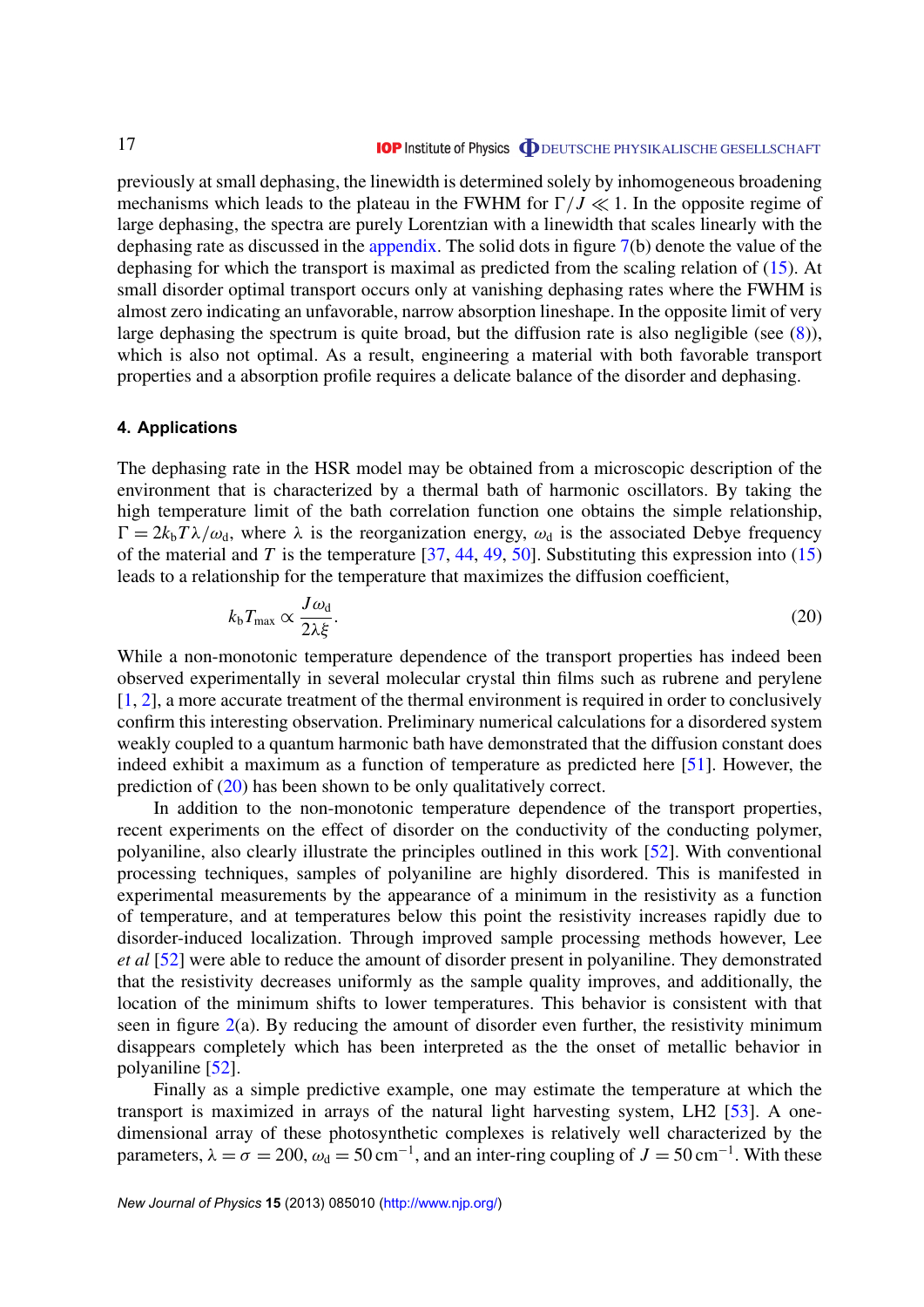<span id="page-18-0"></span>values, [\(20\)](#page-17-0) predicts a peak in the transport at  $k_bT \approx 25 \text{ cm}^{-1}$ . However, as mentioned above, in order to provide a definitive estimate, it will be essential to develop a more accurate description of the environment beyond the HSR model.

#### **5. Conclusions**

In conclusion, we have provided exact numerical results for the transport properties of infinite one-dimensional disordered systems coupled to a classical thermal environment. The limiting behavior at weak and strong dephasing, elucidated through the development of master equations in the respective limits, imply the existence of a maximal diffusion rate at intermediate dephasing. This prediction and the respective scaling relations have been confirmed numerically. While the results have been obtained within the HSR model, the scaling relations are generic and their generalization to systems described by a more realistic environment should be possible. Additionally we have shown that in the weak dephasing limit, the coherent quantum transport leads to diffusion rates that are much larger than would be predicted classically with an enhancement factor that is proportional to the localization length. The numerical results presented in section [3.2](#page-13-0) on the dynamical properties of the transport demonstrate that the MSD in the weak-dephasing regime may be described as a sum of the short-time, free particle motion in the Anderson localized chain and the long-time linear diffusion. The former behavior appears as a significant non-Gaussian contribution during the evolution of the probability distributions of the site populations. Finally the influence of the noise and disorder on the spectral lineshapes and the relation between the absorption spectrum and the optimal transport regime have been presented in the context of organic photovoltaic materials. While decreasing the amount of disorder improves the transport properties, it also leads to an undesirable narrowing of the absorption spectra. The need for both a broad spectrum and favorable transport characteristics requires a delicate balance of the disorder and dephasing.

The work presented here lays the foundation for a series of forthcoming results. As mentioned briefly in section [4,](#page-17-0) the extension of the HSR environment to a quantum environment is currently being explored through the use of recently developed non-Markovian stochastic Schrödinger equations [[54\]](#page-21-0). Preliminary results display finite zero-temperature transport as well as an optimal diffusion rate as a function of temperature [\[51\]](#page-21-0). An additional topic of current focus is extending the model to higher dimensions and using more realistic nonnearest neighbor interactions to describe the electronic couplings. As has been recently reported, disordered systems with long-range interactions can develop a mobility edge and undergo an Anderson transition [\[55\]](#page-21-0). This has a profound impact on the transport properties and absorption characteristics. Finally, we are also exploring an extension of the HSR model in which the classical environment is modified to include non-Markovian effects describing the coupling of the system to under-damped vibrations. Both the relaxation time of the bath as well as the frequency of the vibrational modes have been seen to have a important influence on the transport properties. These interesting preliminary results are topics of ongoing work.

#### **Acknowledgments**

This work was supported by the NSF (grant no. CHE-1112825) and DARPA (grant no. N99001- 10-1-4063). JM and MK are supported by the Center for Excitonics, an Energy Frontier Research Center funded by the US Department of Energy, Office of Science, Office of Basic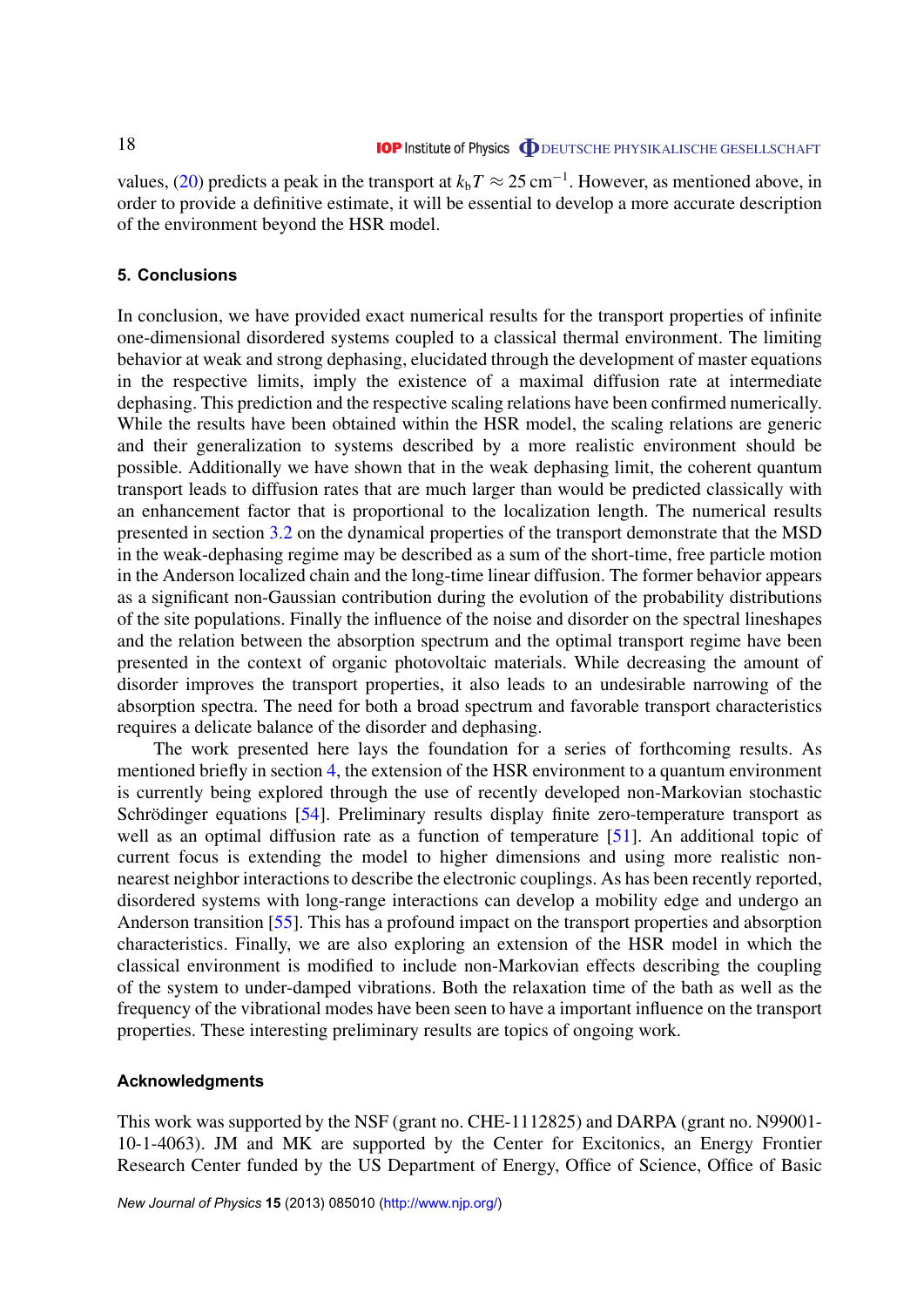<span id="page-19-0"></span>Energy Sciences under Award no. DE-SC0001088. JM acknowledges a generous allocation of computing time from the Extreme Science and Engineering Discovery Environment (XSEDE), which is supported by the NSF (grant no. OCI-1053575).

#### **Appendix. Absorption spectrum**

Herein exact expressions for the absorption spectrum in the presence of dephasing and disorder are presented [\[56\]](#page-21-0). In the absence of the bath, the absorption spectra is given by Fermi's golden rule [\[48\]](#page-21-0)

$$
A(\omega) = \frac{1}{N} \sum_{\kappa} |\mu_{\kappa}|^2 \delta(\omega - \omega_{\kappa}), \tag{A.1}
$$

where the dipole moments are given by

$$
\mu_{\kappa} = \mu_0 \sum_n \langle \kappa | n \rangle \,. \tag{A.2}
$$

As before, Greek indices denote the basis of eigenstates of  $H<sub>s</sub>$  with the corresponding eigenvalues,  $\omega_{\kappa}$ . Henceforth, we assume that all of the molecules in the system are identical and possess the same dipole moment,  $\mu_0 = 1$ .

In the presence of the environment the absorption spectra is more conveniently obtained in the time domain from the dipole autocorrelation function (cf  $(6)$ ),

$$
\langle \mu(t)\mu(0)\rangle = \text{Tr}\left[\mu e^{-iLt}\mu \rho_{g}\right],\tag{A.3}
$$

where  $\rho_{\rm g} = |0\rangle\langle0|$  is the ground state density matrix and *L* is the Liouville operator for the total system and bath. Defining the initial state  $\tilde{\rho} = \mu \rho_{\rm g}$ , its corresponding time evolution is given by the Liouville equation

$$
\dot{\tilde{\rho}} = -i \left[ H_s, \tilde{\rho} \right] - \frac{\Gamma}{2} \sum_{n=1} \left[ V_n, \left[ V_n, \tilde{\rho} \right] \right]. \tag{A.4}
$$

Since the ground state is not coupled to the single excitation manifold or the bath, the equation of motion for the density matrix reduces to

$$
\dot{\tilde{\rho}} = -iH_{\rm s}\tilde{\rho} - \Gamma\tilde{\rho}.\tag{A.5}
$$

The same result may be obtained from the stochastic version of the HSR model either through the cumulant expansion or through the application of the Shapiro–Loginov formula [\[57\]](#page-21-0).

Introducing the eigenstates of  $H_s$  and using  $\mu|0\rangle = \mu_0 \sum_n |n\rangle$ , the correlation function becomes

$$
\langle \mu(t)\mu(0)\rangle = \sum_{\kappa} e^{-\Gamma t} e^{-i\omega_{\kappa}t} \langle \kappa | \mu | 0 \rangle \langle 0 | \mu | \kappa \rangle = e^{-\Gamma t} \sum_{\kappa} |\mu_{\kappa}|^2 e^{-i\omega_{\kappa}t}.
$$
 (A.6)

If  $\Gamma = 0$ , then the Fourier transform of the dipole–dipole correlation function clearly leads back to (A.1). At finite dephasing one obtains the result

$$
A(\omega) \propto \sum_{\kappa} |\mu_{\kappa}|^2 \frac{\Gamma}{\Gamma^2 + (\omega - \omega_{\kappa})^2}
$$
 (A.7)

which illustrates that the presence of dephasing simply broadens each line in the dephasing-free spectrum into a Lorentzian of width  $\Gamma$ .

*New Journal of Physics* **15** (2013) 085010 [\(http://www.njp.org/\)](http://www.njp.org/)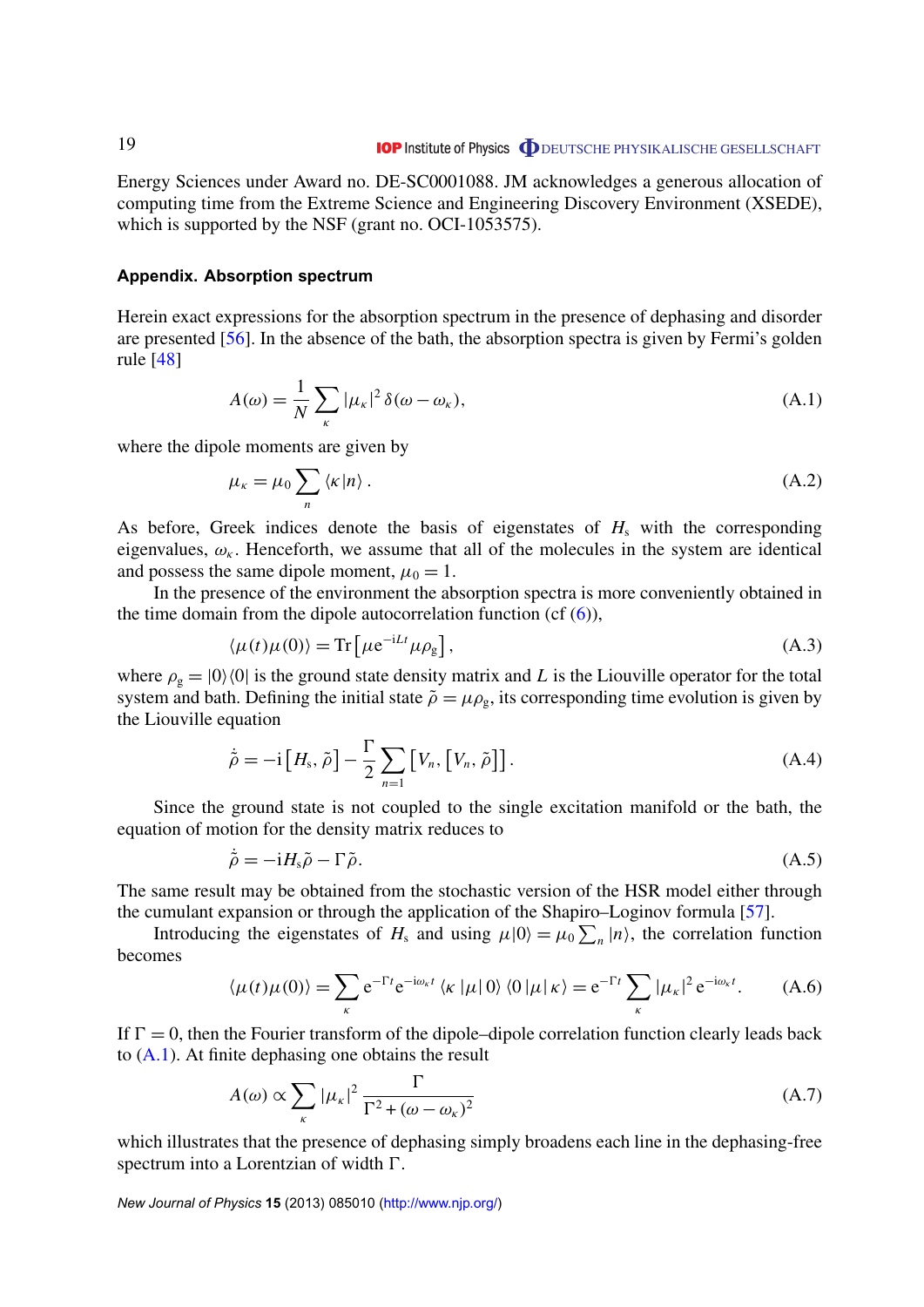<span id="page-20-0"></span>At very large disorder,  $\sigma/J \gg 1$ , the eigenstates are localized in the site basis. In this case, the dipole moments are all identical with  $\mu_k = \mu_0$  which leads to a Gaussian spectrum in the zero dephasing limit. As the dephasing increases the spectrum becomes a convolution of a Gaussian with a Lorentzian—a Voigt profile. In the alternative limit of very large dephasing, the absorption spectrum becomes independent of the disorder, as was also observed for the diffusion coefficients, and the lineshape acquires a purely Lorentzian profile with a half maximum that scales linearly with the dephasing rate as seen in figure [7\(](#page-16-0)b).

#### **References**

- [1] Karl N, Kraft K, Marktanner J, Münch M, Schatz F, Stehle R and Uhde H 1999 *J, Vac. Sci. Technol.* A **17** [2318–28](http://dx.doi.org/10.1116/1.581767)
- [2] Podzorov V, Menard E, Borissov A, Kiryukhin V, Rogers J A and Gershenson M E 2004 *Phys. Rev. Lett.* **93** [086602](http://dx.doi.org/10.1103/PhysRevLett.93.086602)
- [3] Sakanoue T and Sirringhaus H 2010 *Nature Mater.* **9** [736–40](http://dx.doi.org/10.1038/nmat2825)
- [4] Akselrod G M, Tischler Y R, Young E R, Nocera D G and Bulovic V 2010 *Phys. Rev.* B **82** [113106](http://dx.doi.org/10.1103/PhysRevB.82.113106)
- [5] Dias F B, Kamtekar K T, Cazati T, Williams G, Bryce M R and Monkman A P 2009 *Chem. Phys. Chem.* **10** [2096–104](http://dx.doi.org/10.1002/cphc.200900112)
- [6] Singh J, Bittner E R, Beljonne D and Scholes G D 2009 *J. Chem. Phys.* **131** [194905](http://dx.doi.org/10.1063/1.3259549)
- [7] Dykstra T E, Hennebicq E, Beljonne D, Gierschner J, Claudio G, Bittner E R, Knoester J and Scholes G D 2008 *J. Phys. Chem.* B **113** [656–67](http://dx.doi.org/10.1021/jp807249b)
- [8] Bednarz M, Malyshev V A and Knoester J 2003 *Phys. Rev. Lett.* **91** [217401](http://dx.doi.org/10.1103/PhysRevLett.91.217401)
- [9] Moix J, Wu J, Huo P, Coker D and Cao J 2011 *J. Phys. Chem. Lett.* **2** [3045–52](http://dx.doi.org/10.1021/jz201259v)
- [10] Schofield S A and Wolynes P G 1995 *J. Phys. Chem.* **99** [2753–63](http://dx.doi.org/10.1021/j100009a034)
- [11] Leitner D M and Wolynes P G 1996 *Phys. Rev. Lett.* **76** [216–9](http://dx.doi.org/10.1103/PhysRevLett.76.216)
- [12] Leitner D 2010 *New J. Phys.* **12** [085004](http://dx.doi.org/10.1088/1367-2630/12/8/085004)
- [13] Goj A and Bittner E R 2011 *J. Chem. Phys.* **134** [205103](http://dx.doi.org/10.1063/1.3592155)
- [14] Cho M, Vaswani H M, Brixner T, Stenger J and Fleming G R 2005 *J. Phys. Chem.* B **109** [10542–56](http://dx.doi.org/10.1021/jp050788d)
- [15] Anderson P W 1958 *Phys. Rev.* **109** [1492](http://dx.doi.org/10.1103/PhysRev.109.1492)
- [16] Ishii K 1973 *Prog. Theor. Phys. Suppl.* **53** [77–138](http://dx.doi.org/10.1143/PTPS.53.77)
- [17] Phillips P 1993 *Annu. Rev. Phys. Chem.* **44** [115–44](http://dx.doi.org/10.1146/annurev.pc.44.100193.000555)
- [18] Kramer B and MacKinnon A 1993 *Rep. Prog. Phys.* **56** [1469–564](http://dx.doi.org/10.1088/0034-4885/56/12/001)
- [19] Ingold G, Wobst A, Aulbach C and Hänggi P 2004 What do phase space methods tell us about disordered quantum systems? *Anderson Localization and its Ramifications* vol 630 ed T Brandes and S Kettemann (Berlin: Springer) pp 85–97
- [20] Ping S 2006 *Introduction to Wave Scattering, Localization and Mesoscopic Phenomena* vol 88 (Berlin: Springer)
- [21] Kenkre V M and Reineker P 1982 *Exciton Dynamics in Molecular Crystals and Aggregates* vol 94 (Berlin: Springer)
- [22] Madhukar A and Post W 1977 *Phys. Rev. Lett.* **39** [1424–7](http://dx.doi.org/10.1103/PhysRevLett.39.1424)
- [23] Bulatov A, Kuklov A and Birman J L 1998 *Chem. Phys. Lett.* **289** [261–6](http://dx.doi.org/10.1016/S0009-2614(98)00411-4)
- [24] Amir A, Lahini Y and Perets H B 2009 *Phys. Rev.* E **79** [050105](http://dx.doi.org/10.1103/PhysRevE.79.050105)
- [25] Izrailev F M, Kottos T, Politi A and Tsironis G P 1997 *Phys. Rev.* E **55** [4951–63](http://dx.doi.org/10.1103/PhysRevE.55.4951)
- [26] Thouless D J and Kirkpatrick S 1981 *J. Phys. C: Solid State Phys.* **14** [235–45](http://dx.doi.org/10.1088/0022-3719/14/3/007)
- [27] Mott N F 1969 *Phil. Mag.* **19** [835–52](http://dx.doi.org/10.1080/14786436908216338)
- [28] Logan D E and Wolynes P G 1987 *Phys. Rev.* B **36** [4135–47](http://dx.doi.org/10.1103/PhysRevB.36.4135)
- [29] Mukamel S 1989 *Phys. Rev.* B **40** [9945–7](http://dx.doi.org/10.1103/PhysRevB.40.9945)
- [30] Loring R F, Franchi D S and Mukamel S 1988 *Phys. Rev.* B **37** [1874–83](http://dx.doi.org/10.1103/PhysRevB.37.1874)
- [31] Evensky D A, Scalettar R T and Wolynes P G 1990 *J. Phys. Chem.* **94** [1149–54](http://dx.doi.org/10.1021/j100366a027)

*New Journal of Physics* **15** (2013) 085010 [\(http://www.njp.org/\)](http://www.njp.org/)